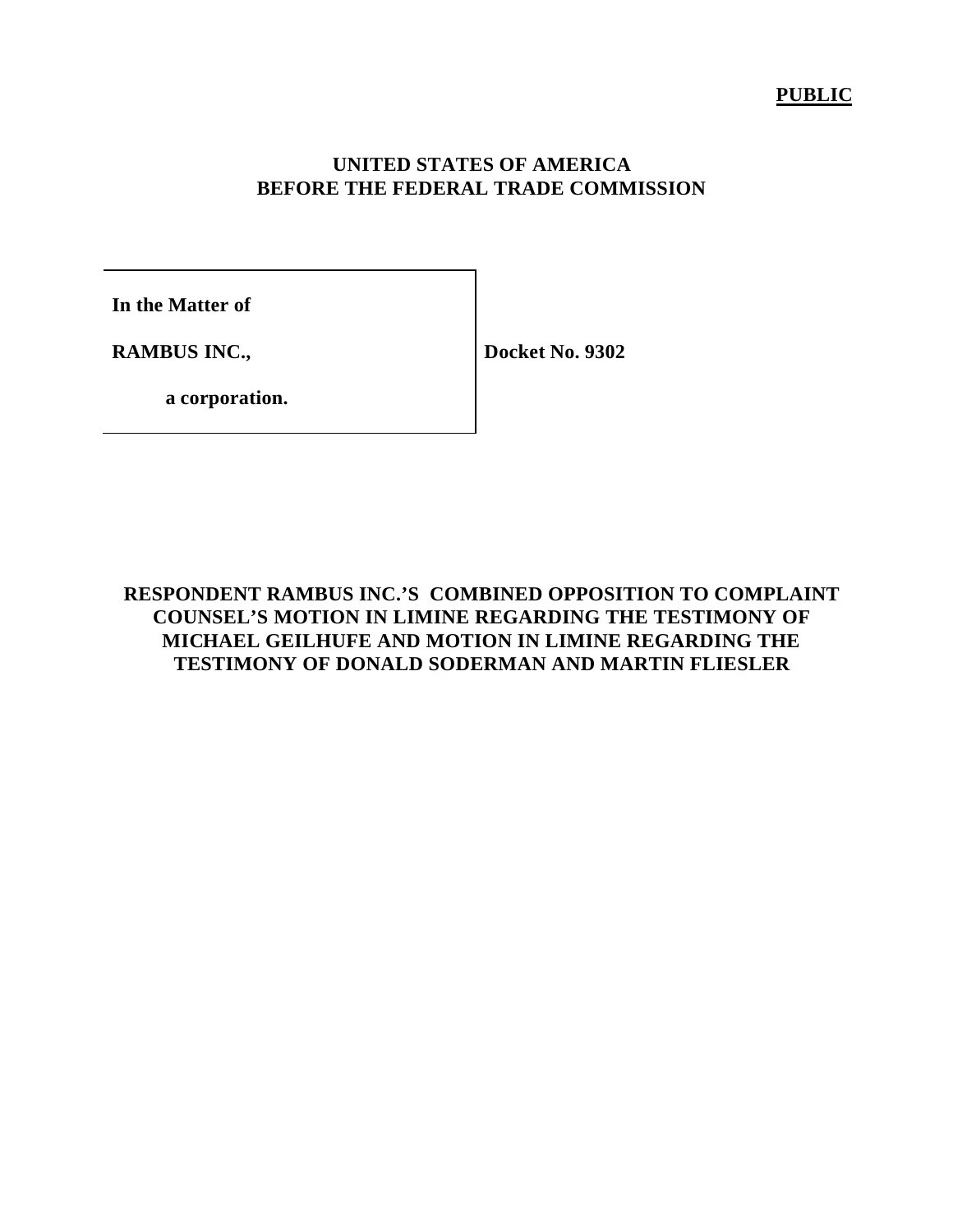# **TABLE OF CONTENTS**

# **PAGE**

| I.   |                                                                                                                                                                                                    |
|------|----------------------------------------------------------------------------------------------------------------------------------------------------------------------------------------------------|
| Π.   | Mr. Geilhufe's Testimony, Based on His Extensive Experience in<br>Semiconductor Manufacturing and the Limited Analysis of<br>Alternatives Provided by Professor Jacob, Is Reliable and Admissible8 |
|      | Mr. Geilhufe's Testimony Meets the Standards for the<br>A.                                                                                                                                         |
|      | <b>B.</b><br>Mr. Geilhufe Is Particularly Well-Qualified to Make the Sort of                                                                                                                       |
|      | C.<br>Mr. Geilhufe's Cost Estimates Are Necessarily Based on<br>Professor Jacob's Cursory Description of Proposed                                                                                  |
| III. | Dr. Soderman's Testimony as to Patent Infringement Is Reliable and                                                                                                                                 |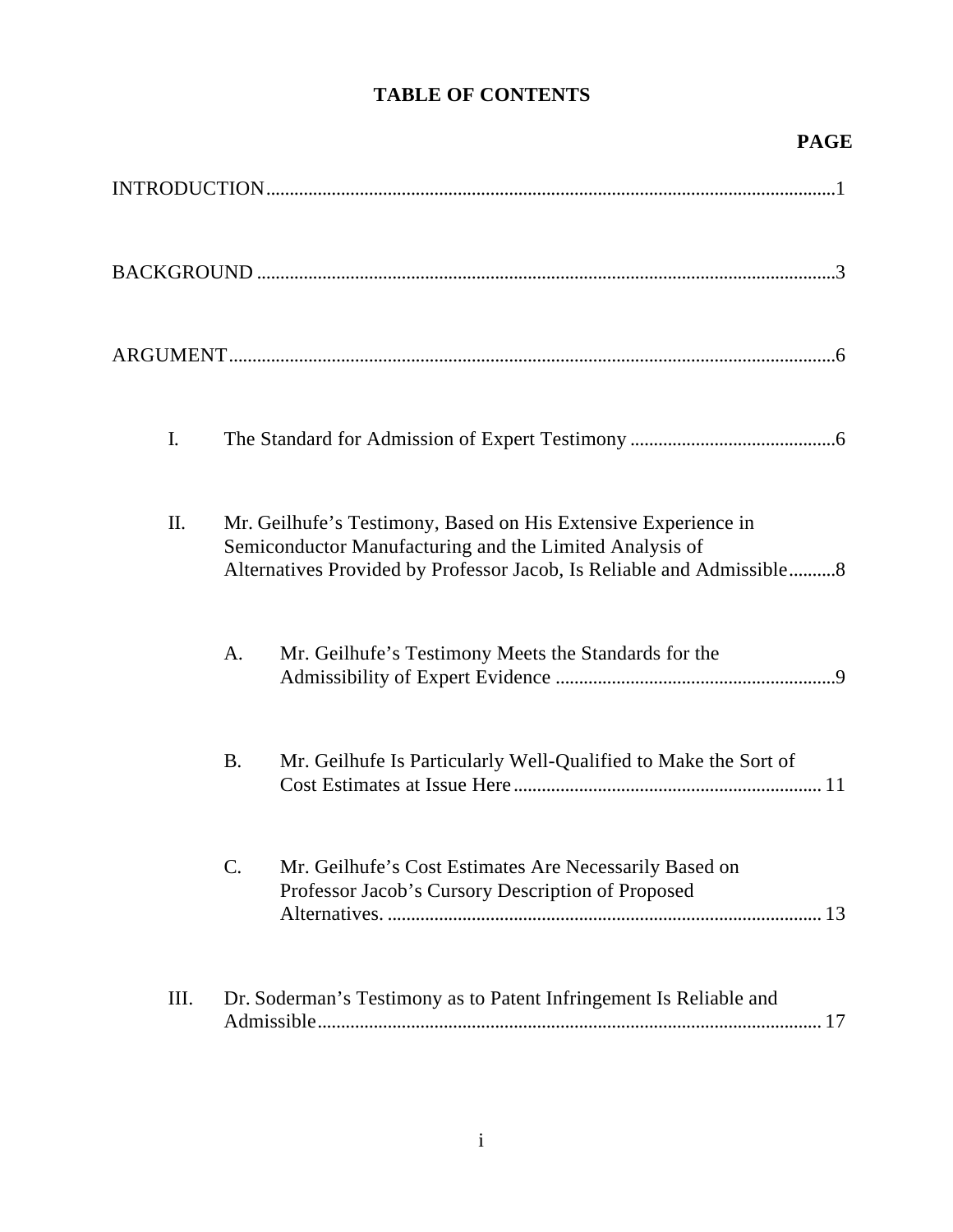## **TABLE OF CONTENTS (continued)**

|     | A.        | As a Person of Ordinary Skill, Dr. Soderman's Infringement                                                                                                                           |  |
|-----|-----------|--------------------------------------------------------------------------------------------------------------------------------------------------------------------------------------|--|
|     |           | Dr. Soderman was not required to consult dictionaries,<br>1.<br>treatises, prior art, the patent's prosecution history, or<br>materials from Rambus's patent litigations in order to |  |
|     |           | 2.<br>Dr. Soderman Could Not Be Expected to Compare<br>Claims to Accused Devices Given that Professor Jacob                                                                          |  |
|     |           | 3.<br>Dr. Soderman Appropriately Testified as an Engineer,                                                                                                                           |  |
|     | <b>B.</b> | Rambus Is Entitled To Rely on the Presumption of Validity                                                                                                                            |  |
|     | C.        | Dr. Soderman's Testimony Regarding Patent Infringement is<br>Highly Probative and Would Not Be Unduly Time-Consuming  23                                                             |  |
| IV. |           | Mr. Fliesler's Testimony Regarding Patent Infringement Is Reliable<br>24                                                                                                             |  |
|     |           | 26                                                                                                                                                                                   |  |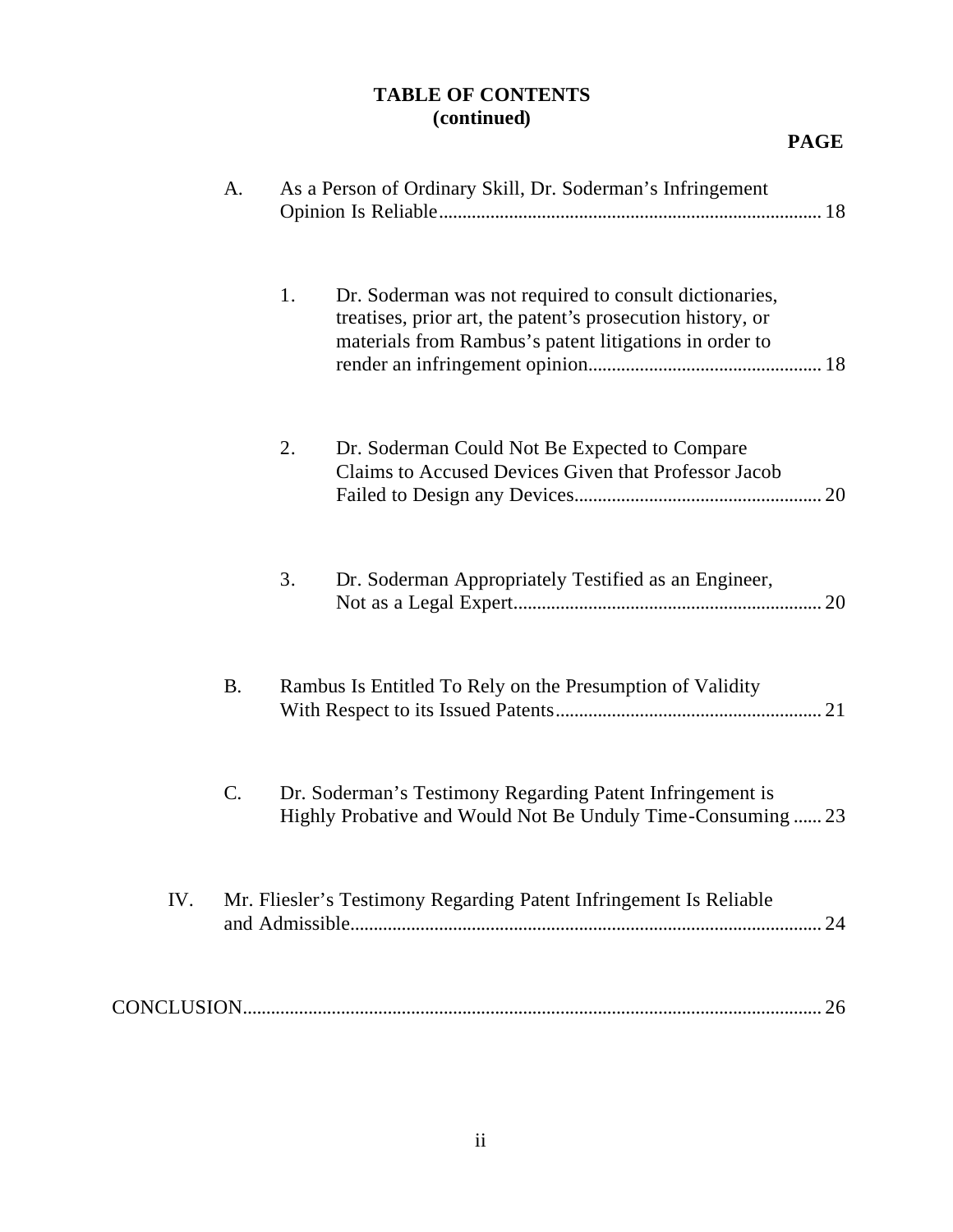## **TABLE OF AUTHORITIES**

## **CASES**

| Al-Site Corp. v. VSI International Inc.,              |  |
|-------------------------------------------------------|--|
| Apple Computer, Inc. v. Articulate Systems, Inc.,     |  |
| Bourelle v. Crown Equipment Corp.,                    |  |
| Daubert v. Merrell Dow Pharmaceuticals, Inc.,         |  |
| First Tennessee Bank National Association v. Barreto, |  |
| Fromson v. Advance Offset Plate, Inc.,                |  |
| Jaurequi v. Carter Manufacturing Co.,                 |  |
| Kumho Tire Company, Ltd. v. Carmichael,               |  |
| Maiz v. Virani,                                       |  |
| Orthokinetics, Inc. v. Safety Travel Chairs, Inc.,    |  |
| Texas Digital Systems, Inc. v. Telegenix, Inc.,       |  |
| United States v. Conn,                                |  |
| United States v. Hankey,                              |  |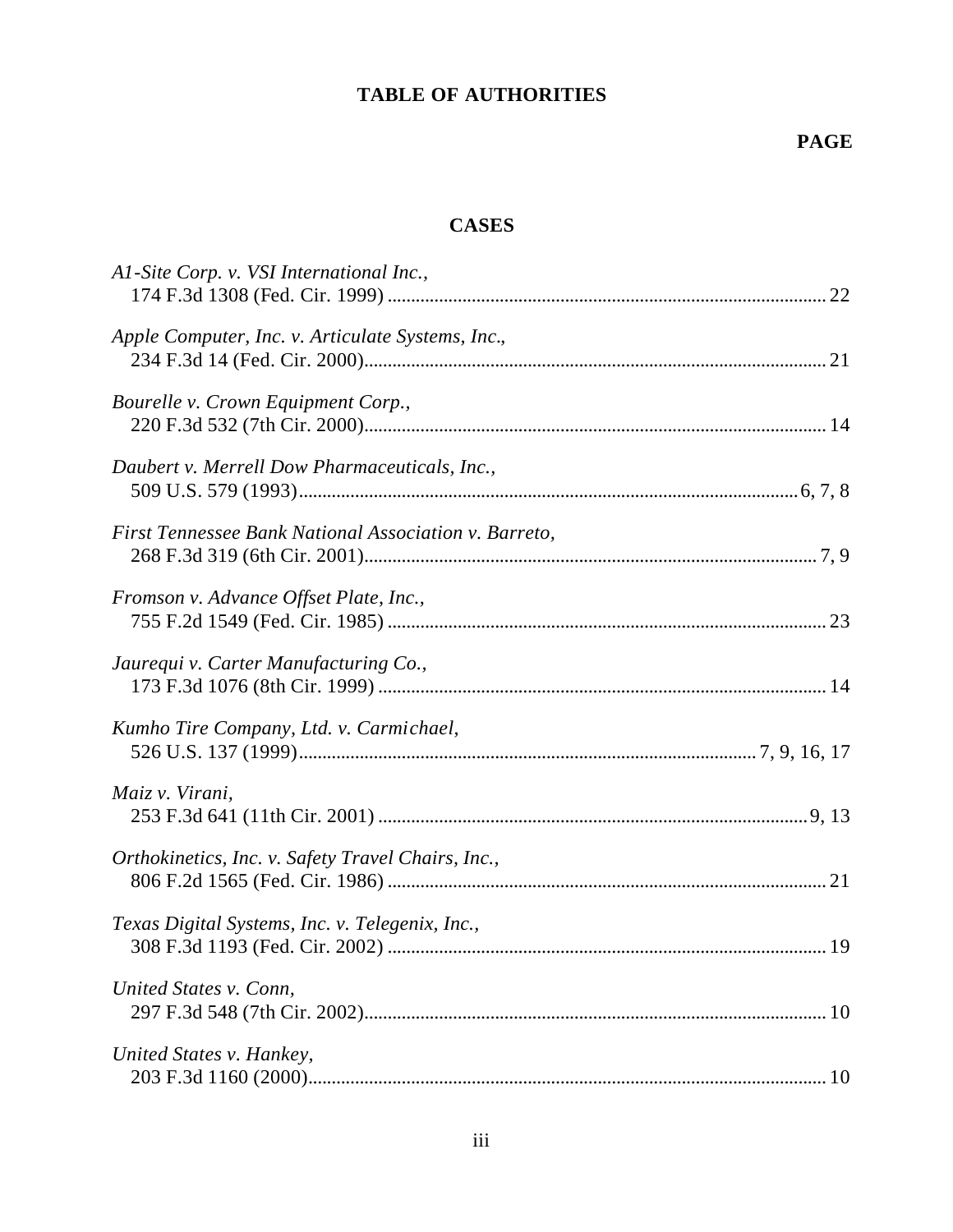## **TABLE OF AUTHORITIES** (continued)

## **PAGE**

| United States v. Mendoza-Paz,          |  |
|----------------------------------------|--|
| United States v. Terzado-Madruga,      |  |
| Vitronics Corp. v. Conceptronic, Inc., |  |

## **STATUTES AND RULES**

| <b>Federal Rules of Evidence</b> |  |
|----------------------------------|--|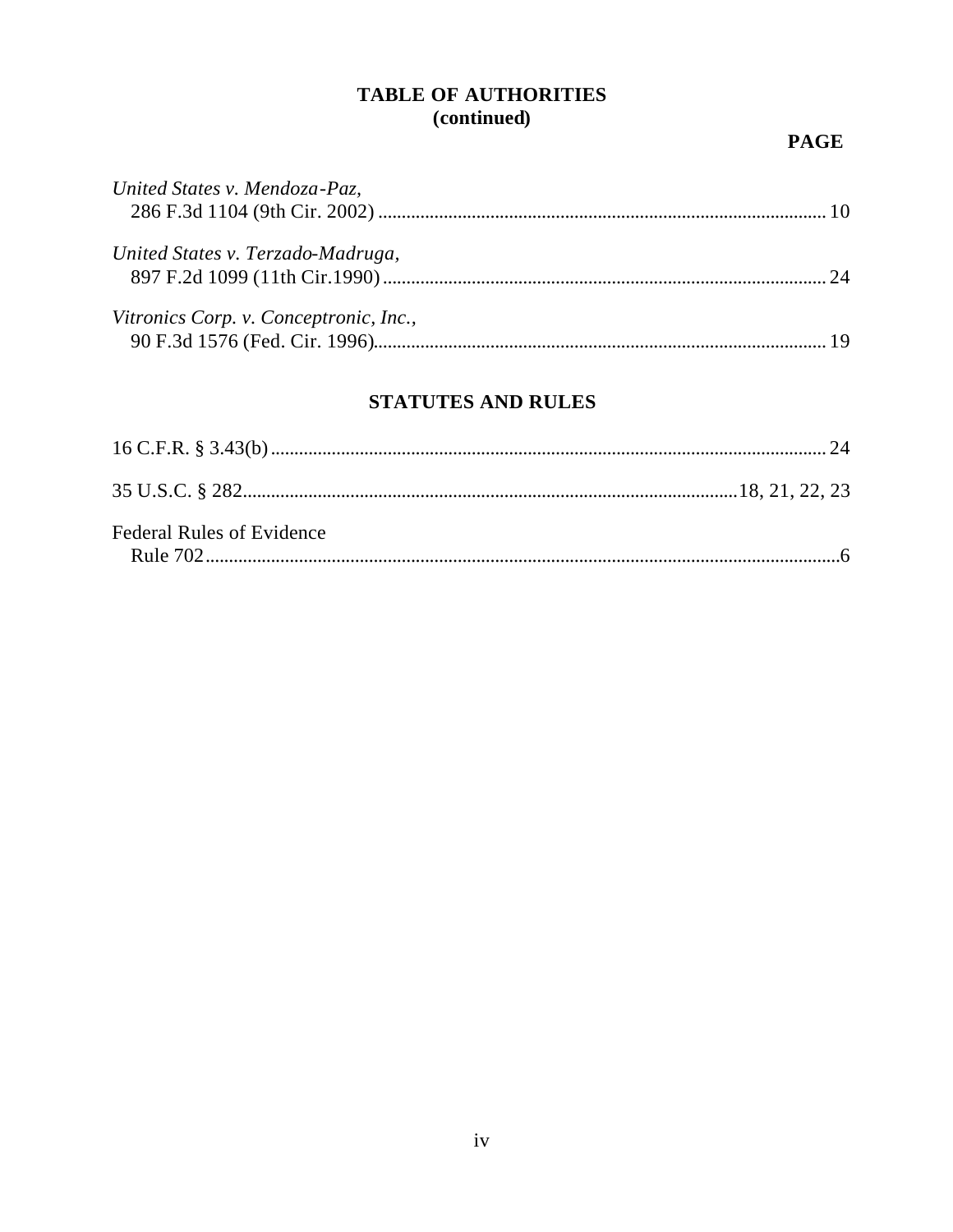#### **INTRODUCTION**

To prevail in this antitrust case, Complaint Counsel must prove that there were technically viable, cost efficient, noninfringing alternatives to Rambus's patented technology. In attempting to meet this burden, Complaint Counsel rely on the testimony of their technical expert, Bruce Jacob. Complaint Counsel move in limine, however, to preclude certain testimony of Rambus's technical experts, Michael Geilhufe and Donald Soderman that would expose critical deficiencies in Professor Jacob's analysis.

Professor Jacob has proposed numerous "alternative technologies" that he asserts DRAM manufacturers could have used to "design around" Rambus's intellectual property. Professor Jacob did not test his proposed alternatives to show that they were feasible, did not estimate the costs of implementing the proposed alternatives, and did not investigate whether the proposed alternatives also infringed Rambus's intellectual property (or the intellectual property of a third-party). Absent such analysis, Professor Jacob's testimony regarding "alternatives" is entirely speculative. Complaint Counsel now seek to keep Mr. Geilhufe from pointing out the costs associated with Professor Jacob's alternatives and Dr. Soderman from identifying Rambus patents that are infringed by those "alternatives."

In large part, Complaint Counsel's objections to Mr. Geilhufe's and Dr. Soderman's testimony should properly be directed at Professor Jacob's inadequate description of those alternatives. For example, Complaint Counsel fault Mr. Geilhufe for not doing a "detailed design" of certain alternatives – but these are Professor Jacob's proposals and Mr. Geilhufe's cost estimates were based on Professor Jacob's descriptions. Likewise, Complaint Counsel argue that Dr. Soderman's infringement analysis is "necessarily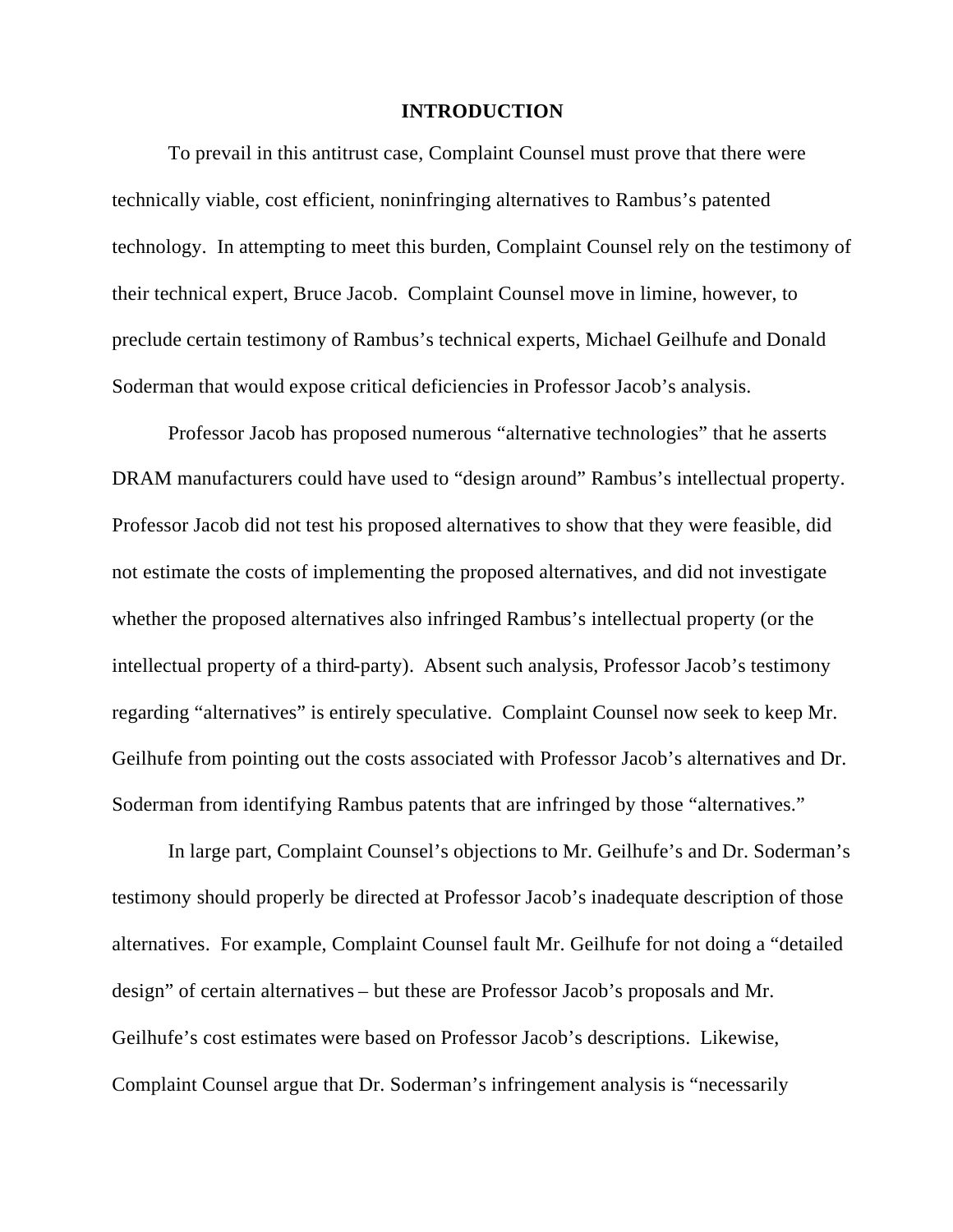hypothetical and speculative," because it is unclear how the proposed alternatives would be incorporated into a standard. If, however, Professor Jacob's description of proposed alternatives is not sufficiently precise to allow cost estimates or an analysis of whether they are likely to avoid Rambus's patents, then Professor Jacob's description does not allow an analysis of whether his proposals *are* actually viable alternatives and it is Professor Jacob's testimony that should be excluded.

In stark contrast to Professor Jacob, a young academic who had never been involved in the design of semiconductors for fabrication prior to 2002, Mr. Geilhufe and Dr. Soderman each have approximately 35 years of experience in the semiconductor industry. Complaint Counsel assert that Mr. Geilhufe's cost estimates based on his experience are not reliable; to the contrary, Mr. Geilhufe's proven track record of making just these sorts of cost estimates establish their reliability and courts routinely admit such expert testimony. Complaint Counsel also argue that Dr. Soderman's infringement analysis is not reliable, but does not dispute that Dr. Soderman is a person of skill in the art to which the patents are addressed – the law is clear that it is precisely from the vantage point of a person of skill in the art like Dr. Soderman that the patents are to be analyzed.

In the motion directed at Dr. Soderman's testimony, Complaint Counsel also seek to preclude Rambus's patent expert, Martin Fliesler, from testifying regarding the infringement of a particular Rambus patent by DDR SDRAM devices. At best, however, Complaint Counsel's various objections to the testimony of Mr. Geilhufe, Dr. Soderman and Mr. Fliesler are grounds for cross-examination, not exclusion. Your Honor should deny the motions in limine.

-2-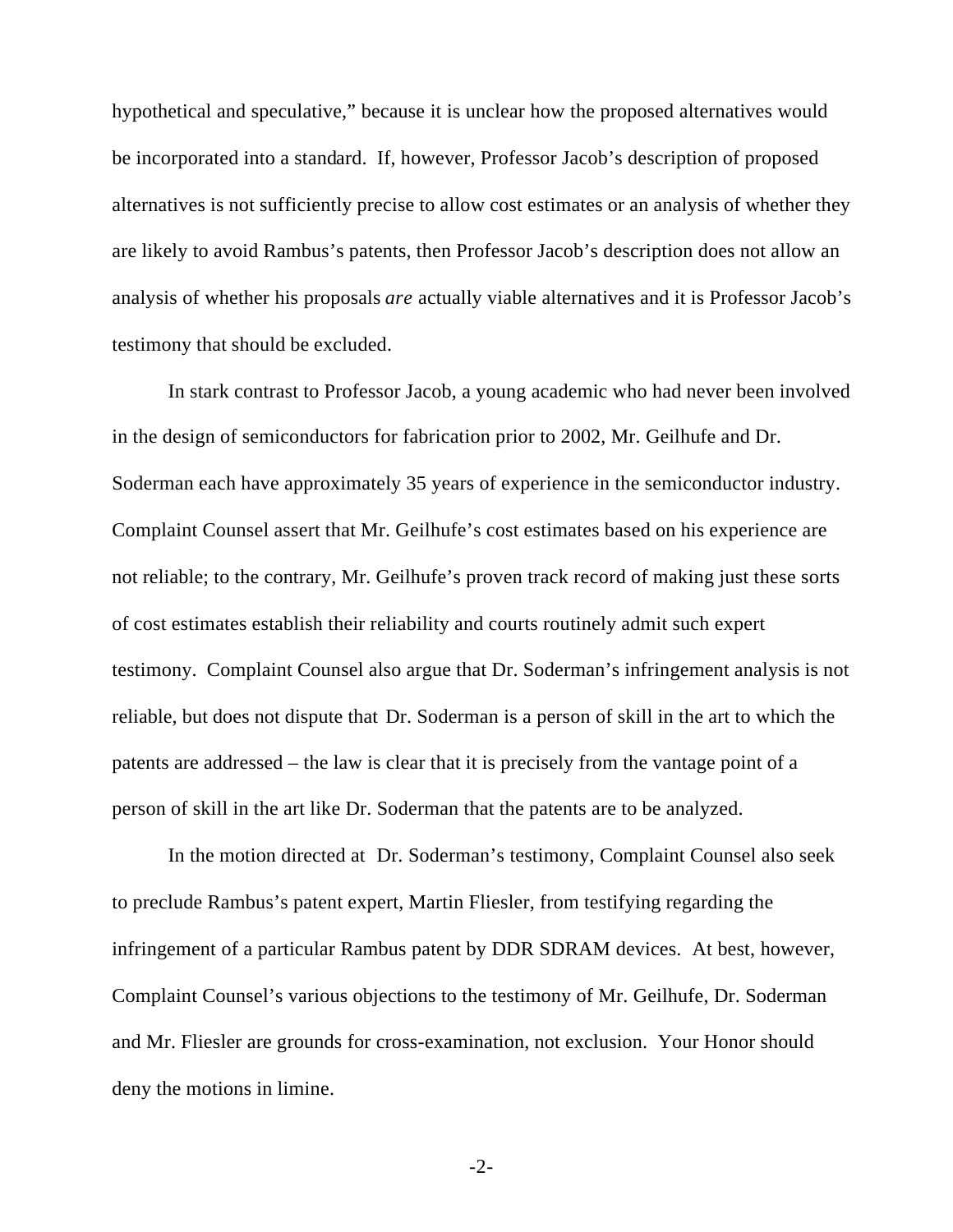#### **BACKGROUND**

The Complaint in this matter alleges that, while Rambus was a member of JEDEC, it improperly failed to disclose that it had pending patent claims or might in the future attempt to obtain patent claims that would cover memory devices containing any of four technological features. Complaint Counsel refer to these features as "(1) programmable CAS latency; (2) programmable burst length; (3) on-chip PLL/DLL; and (4) dual-edge clock." Complaint ¶ 56. Key to Complaint Counsel's case is the allegation that if Rambus had disclosed potential claims on these four features, JEDEC would have "designed around" Rambus's technology and standardized a memory device that contained alternatives to each of the features. Id. at  $\P$  62, 65, 69 (asserting that the "design" objectives served by inclusion" of each of the four features in the JEDEC standar ds "likely could have been accomplished through use of alternative DRAM-related technologies available at the time these standards were developed"). Of course, if no viable alternatives were available, any disclosures by Rambus could not have had any effect on the content of the standards promulgated.

To support its case-in-chief with respect to the existence of alternative technologies, Complaint Counsel intend to rely on the testimony of its technical expert, Professor Bruce Jacob. In his report, Professor Jacob throws out several "alternatives" to each of four features discussed above. Professor Jacob did not actually design products containing the alternatives nor do any testing to verify that the alternatives would be feasible. With respect to two of the more than twenty alternatives that he proposes, Professor Jacob

-3-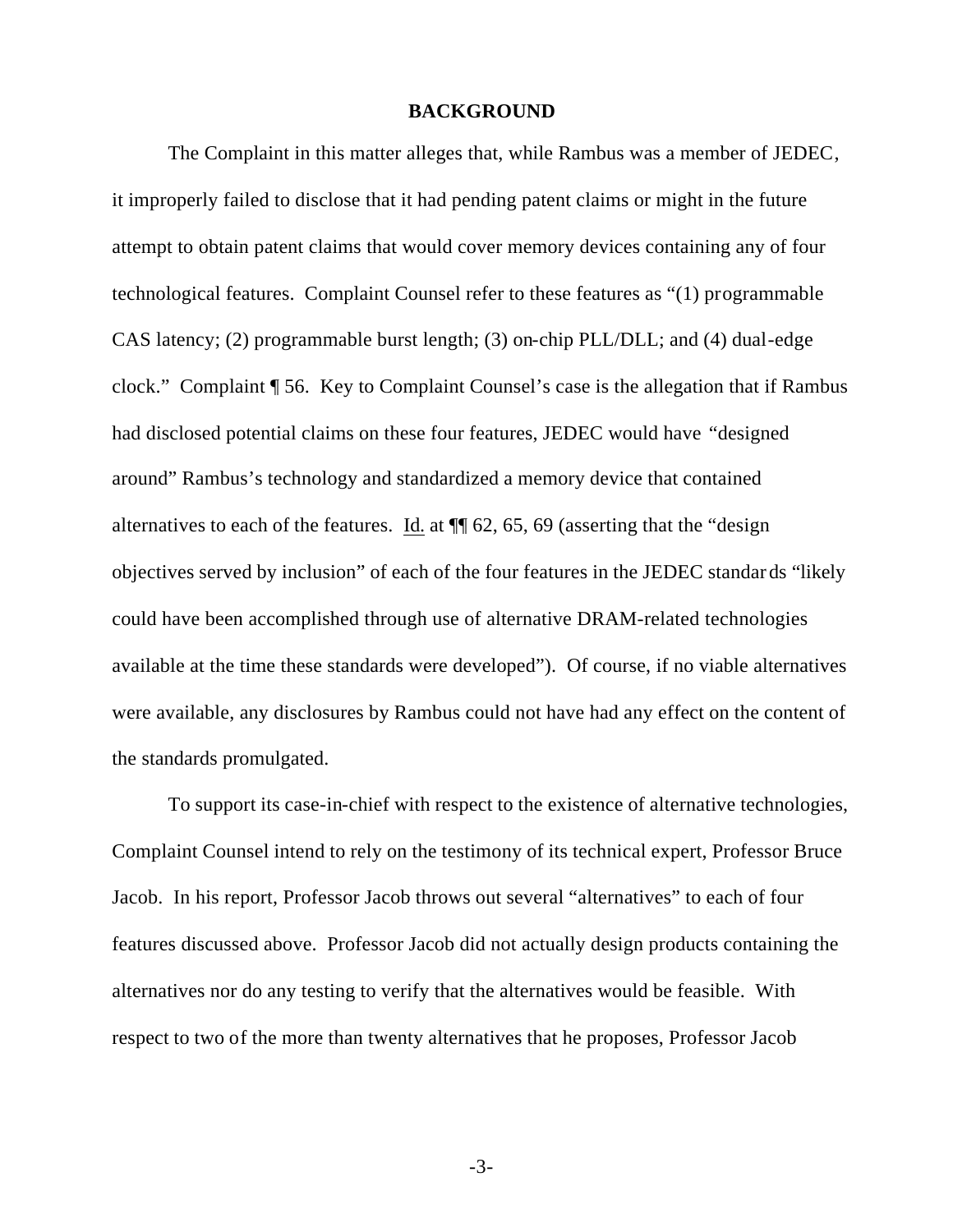testified that he performed some limited "modeling."<sup>1</sup> With respect to all of the others, when asked whether he did any sort of modeling or construction of the alternative, Professor Jacob responded that "I don't remember doing that." Deposition of Bruce L. Jacob ("Jacob Depo.") at 119:19 – 120:6 **[Tab 1]**. 2 Professor Jacob also admitted that he did not try to determine the costs that would be involved in implementing the proposed alternatives. Id. at 120:7 -121:6 ("No. No. I didn't try to perform an economic analysis.") **[Tab 1]**. Nor did Professor Jacob attempt to determine whether the alternatives that he proposed were, in fact, also covered by Rambus patents or patents belonging to t hird parties. Id. at 151:7-14 (I have not done a search to make sure that each one of these alternatives is royalty free, intellectual property free. No.") **[Tab 1]**.

Professor Jacob's analysis fails to establish the existence of any viable alternatives to Rambus's technology. First, in the absence of actually designing and testing products embodying the "alternatives," Professor Jacob's assertion that they would be feasible is nothing more than unsupported speculation. Second, since Professor Jacob did not perform a cost analysis, it is impossible to tell on the basis of his report whether his proposes alternatives would be too costly to be feasible. Third, Professor Jacob did nothing to test one of the fundamental assumptions underlying his proposal of alternative,

l

 $<sup>1</sup>$  The results of the modeling with respect to one of these alternatives, use of the "burst"</sup> terminate" command has not been produced to Rambus.

 $2^2$  Professor Jacob went on to opine that "for most of those examples it's just basic engineering. It's real obvious stuff. Like the use of fuses, that's really straightforward, just for an example. Just about all of these alternatives are really straightforward engineering." Jacob Depo. at 120:2-6. Professor Jacob's opinion that his proposed alternatives would not create implementation difficulties is disputed by Rambus's experts.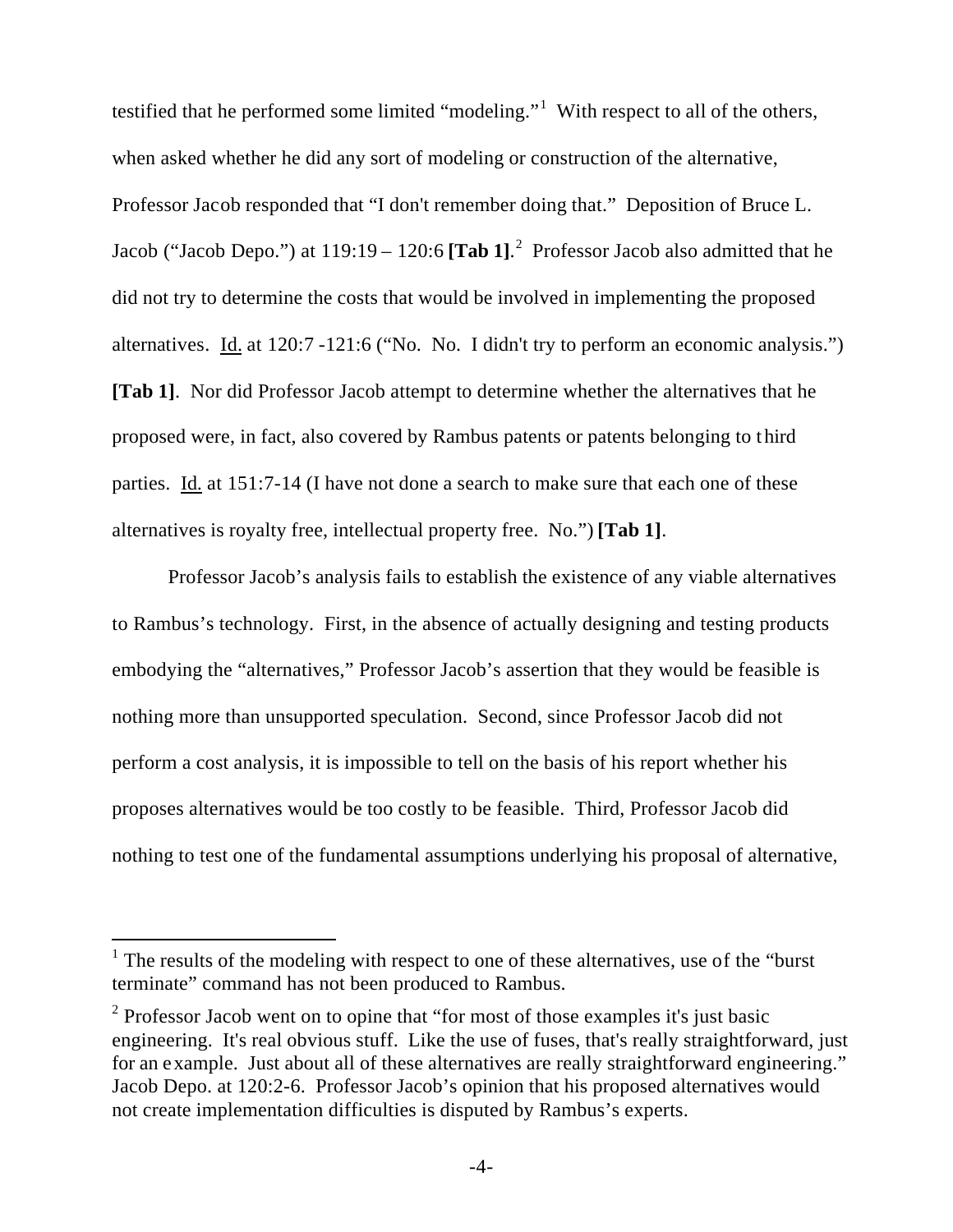namely that the alternatives he is proposing in order to design around certain Rambus patents and arrive at a "patent-free" standard, are not themselves covered by Rambus patents or patents belonging to others.

Rather than simply rest on Complaint Counsel's inadequate showing, Rambus intends to introduce testimony from its own technical experts -- Michael Geilhufe and Donald Soderman -- that Professor Jacob's alternatives are either not technically feasible, not cost efficient, or would infringe Rambus patents. Mr. Geilhufe is expected to testify as to the likely costs of implementing the alternatives proposed by Professor Jacob. Dr. Soderman is expected to testify that many of the alternatives proposed by Professor Jacob pose significant engineering challenges and, to the extent that they would be possible to implement at all, would result in significantly reduced performance. Finally, Dr. Soderman is also expected to testify that certain alternatives proposed by Professor Jacob are not really alternatives at all since they appear to be covered by Rambus patents.

Complaint Counsel now seek to exclude Mr. Geilhufe's testimony regarding the cost implications of Professor Jacob's proposed alternatives and Dr. Soderman's testimony about Rambus patent coverage with respect to those alternatives. To the extent that there is any deficiency in Mr. Geilhufe's cost analysis or Dr. Soderman's infringement analysis, however, it can be traced to the lack of detail in Professor Jacob's report regarding his proposed alternatives. As set forth below, Mr. Geilhufe's and Dr. Soderman's proffered testimony meet the standard for the admission of expert testimony.

Complaint Counsel's motion in limine regarding Dr. Soderman's testimony also contains similar argument directed at a third Rambus expert: Martin Fliesler. Mr. Fliesler,

-5-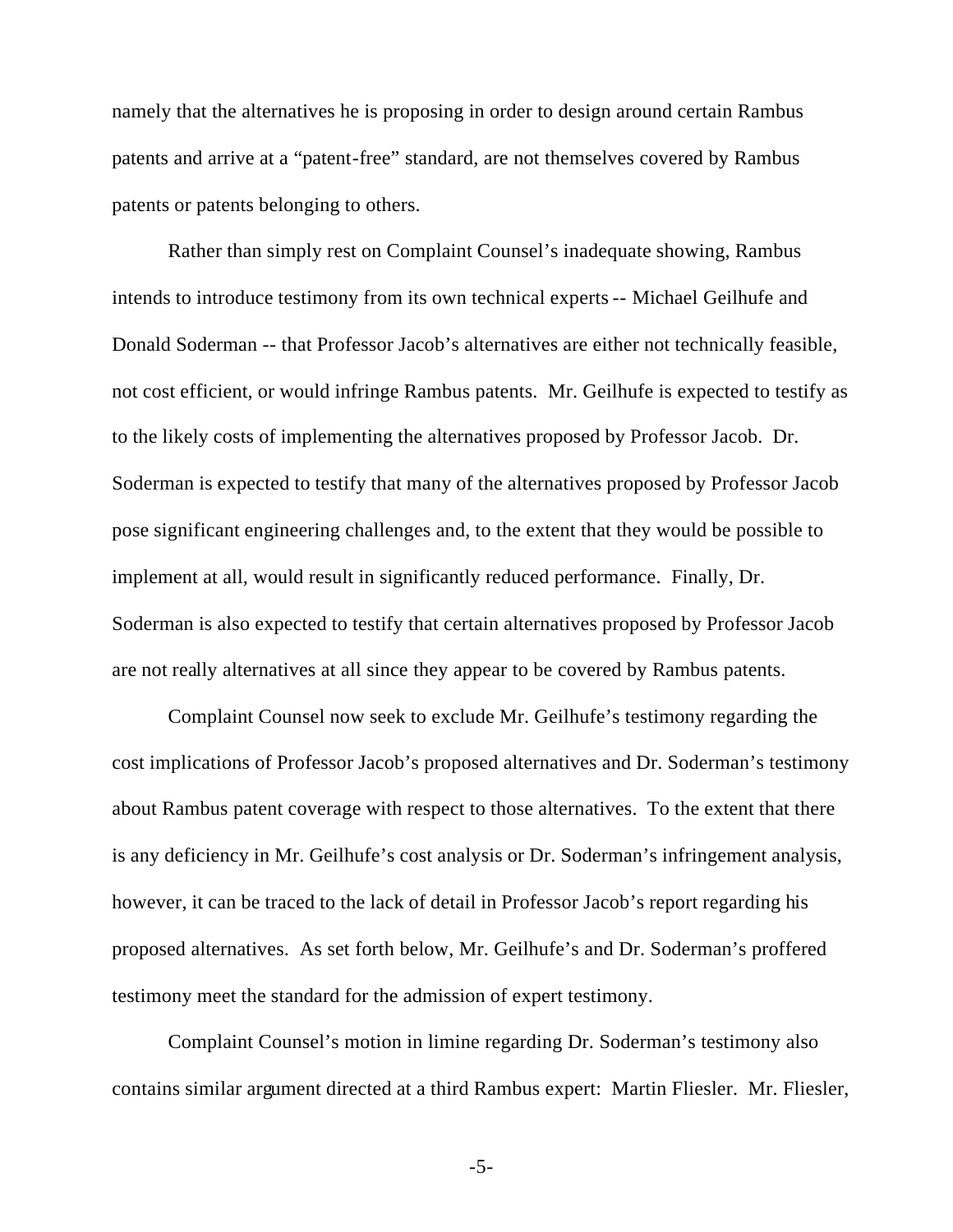an electrical engineer and patent attorney with over 30 years of experience, is expected to testify that Rambus owns a patent outside the patent family that Complaint Counsel have alleged should have been disclosed to JEDEC that read on DDR SDRAMs, rendering Rambus's disclosure or nondisclosure of the other family immaterial.

 Complaint Counsel's various quibbles about the proffered testimony of Rambus's experts are appropriately the subject of cross-examination, rather than exclusion of that testimony. As the Supreme Court has made clear, even in cases of expert testimony that stands on far weaker ground than even Complaint Counsel describe as the bases for the opinions of Mr. Geilhufe, Dr. Soderman, and Mr. Fliesler, "[v]igorous cross-examination, presentation of contrary evidence, and careful instruction on the burden of proof are the traditional and appropriate means of attacking shaky but admissible evidence." Daubert v. Merrell Dow Pharmaceuticals, Inc., 509 U.S. 579, 596 (1993).

#### **ARGUMENT**

#### **I. The Standard for Admission of Expert Testimony.**

As Complaint Counsel acknowledge, the Federal Rules of Evidence "provide a framework" for analyzing the admissibility of expert testimony. Memorandum in Support of Complaint Counsel's Motion in Limine to Exclude Certain Testimony of Michael Geilhufe ("Geilhufe Memo.") at 11. According to Rule 702 of the Federal Rules of Evidence, "[i]f scientific, technical, or other specialized knowledge will assist the trier of fact to understand the evidence or to determine a fact in issue, a witness qualified as an expert by knowledge, skill, experience, training, or education, may testify thereto in the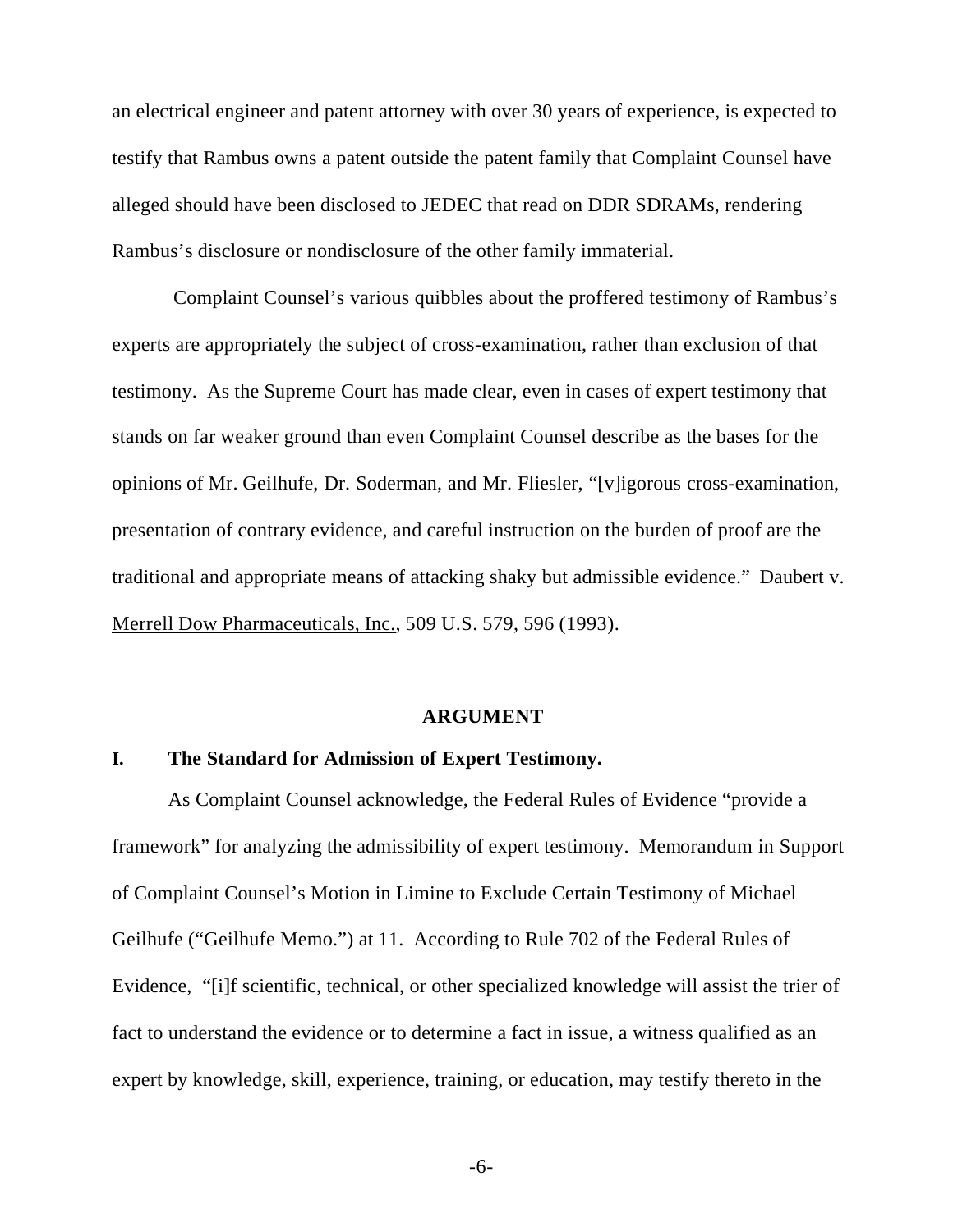form of an opinion or otherwise" so long as the testimony meets certain reliability criteria. Here, Complaint Counsel does not argue that the testimony of Mr. Geilhufe, Dr. Soderman or Mr. Fliesler would not assist the trier of fact, but, rather that the testimony is not reliable.

The standard for assessing the reliability of expert testimony is set forth in two Supreme Court cases: Daubert, supra , and Kumho Tire Company, Ltd. v. Carmichael, 526 U.S. 137 (1999). In Daubert, the Court considered the admissibility of scientific expert testimony. Rejecting the rigid "general acceptance" test, the Court held that, in determining the reliability of testimony regarding a scientific theory or technique, judges should consider additional factors such as (1) "whether it can be (and has been) tested;" (2) "whether the theory or technique has been subjected to peer review and publication;" and (3) "the known or potential rate of error." 509 U.S. at 593-94.

In Kumho Tire, the Court turned to the question of how "Daubert applies to the testimony of engineers," like Mr. Geilhufe and Dr. Soderman, "and other experts who are not scientists." 526 U.S. at 141. While the Court found that all expert testimony must be reliable, the Court stressed that the reliability inquiry is flexible and that "[t]he trial court must have the same kind of latitude in deciding *how* to test an expert's reliability . . . as it enjoys when it decides *whether or not* that expert's relevant testimony is reliable." Id. at 152 (emphasis in original). In such cases, the Daubert factors may not be pertinent and, indeed, the Court noted that, in certain cases, "the relevant reliability concerns may focus upon personal knowledge and experience." Id. at 150; see First Tennessee Bank National Association v. Barreto, 268 F.3d 319, 334 (6th Cir. 2001) (if the four specific Daubert

-7-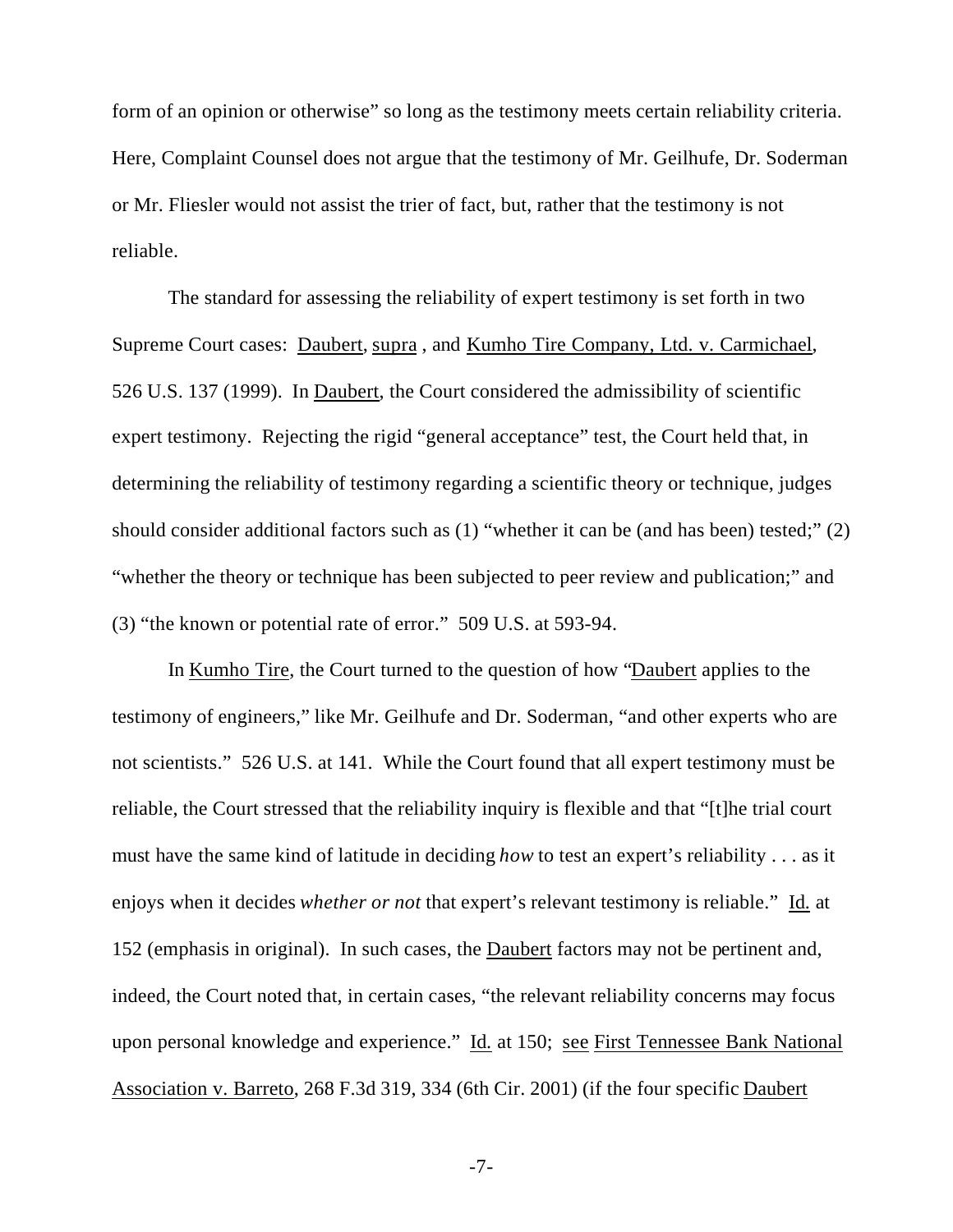factors were to be applied "'outside the scientific realm, many types of relevant and reliable expert testimony -- that derived substantially from practical experience -- would be excluded. Such a result truly would turn Daubert, a case intended to relax the admissibility requirements for expert scientific evidence, on its head'").

### **II. Mr. Geilhufe's Testimony, Based on His Extensive Experience in Semiconductor Manufacturing and the Limited Analysis of Alternatives Provided by Professor Jacob, Is Reliable and Admissible.**

Complaint Counsel's motion to exclude Mr. Geilhufe's testimony related to costs begins with a misleading quotation taken out of context falsely suggesting that Mr. Geilhufe does not believe in the reliability of his own opinions. Complaint Counsel state that "Mr. Geilhufe concluded that if he were an executive and he received his own report, he would not consider it sufficient to make a decision regarding which technology to use." Geilhufe Memo. at 1. But the quote that Complaint Counsel rely on to support this statement involves Mr. Geilhufe criticizing *Professor Jacob* for his "totally inadequate" alternatives analysis. Using as input the limited information regarding the alternatives supplied by Professor Jacob, which Mr. Geilhufe testified did not rise to the level that he would have expected when working in industry, Mr. Geilhufe made quite clear that he used the same methods to estimate costs as he used during the 1980s and 1990s when he would make such estimates professionally.

Complaint counsel's primary objection to Mr. Geilhufe's testimony appears to be that Mr. Geilhufe relied on his experience in the semiconductor industry to estimate the costs associated with Professor Jacob's alternatives. Mr. Geilhufe's method of estimating costs involved analyzing the changes to the DRAM that would be required based on

-8-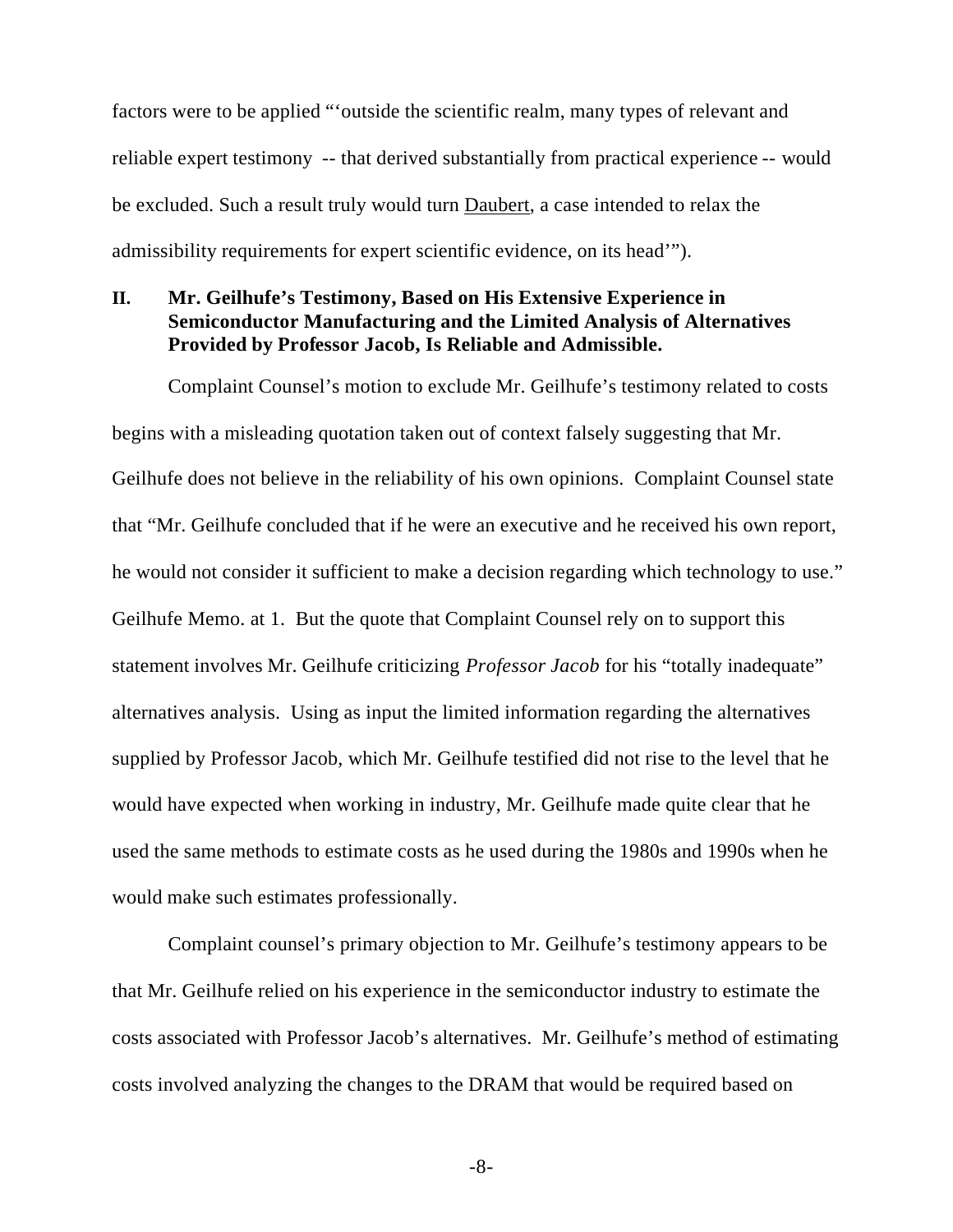Professor Jacob's description of those alternatives and then estimating the associated costs based on Mr. Geilhufe's extensive personal experience in making such estimates. As shown below, Mr. Geilhufe's professional background makes him particularly wellqualified to make these sorts of cost estimates. Furthermore, such expert testimony based on experience is perfectly proper.

## **A. Mr. Geilhufe's Testimony Meets the Standards for the Admissibility of Expert Evidence.**

Although Complaint Counsel strenuously object to Mr. Geilhufe's experience-based testimony, as the Supreme Court has noted, the determination of whether expert testimony is sufficiently reliable can turn on the expert's "personal knowledge or experience." Kumho Tire, 526 U.S. at 150; see also Maiz v. Virani, 253 F.3d 641, 669 (11th Cir. 2001) ("there is no question that an expert may still properly base his testimony on 'professional study or personal experience'"). Indeed, courts routinely admit properly qualified experts to testify on the basis of their experience.

In First Tennessee Bank National Association v. Barreto, 268 F.3d 319 (6th Cir. 2001), for example, the court considered the district court's admission of the testimony of an expert relating to banking standards. Citing the Supreme Court's statement in Kumho Tire that in some cases "the relevant reliability concerns may focus upon personal knowledge or experience," the court noted that the banking expert's testimony was "derived largely from [his] own practical experiences throughout forty years in the banking industry." Id. at 335. The court quoted with approval the district court's conclusion, based on its consideration directed at the proposed expert's experience: "I think he has specialized knowledge that will assist the trier of fact in understanding the evidence, and

-9-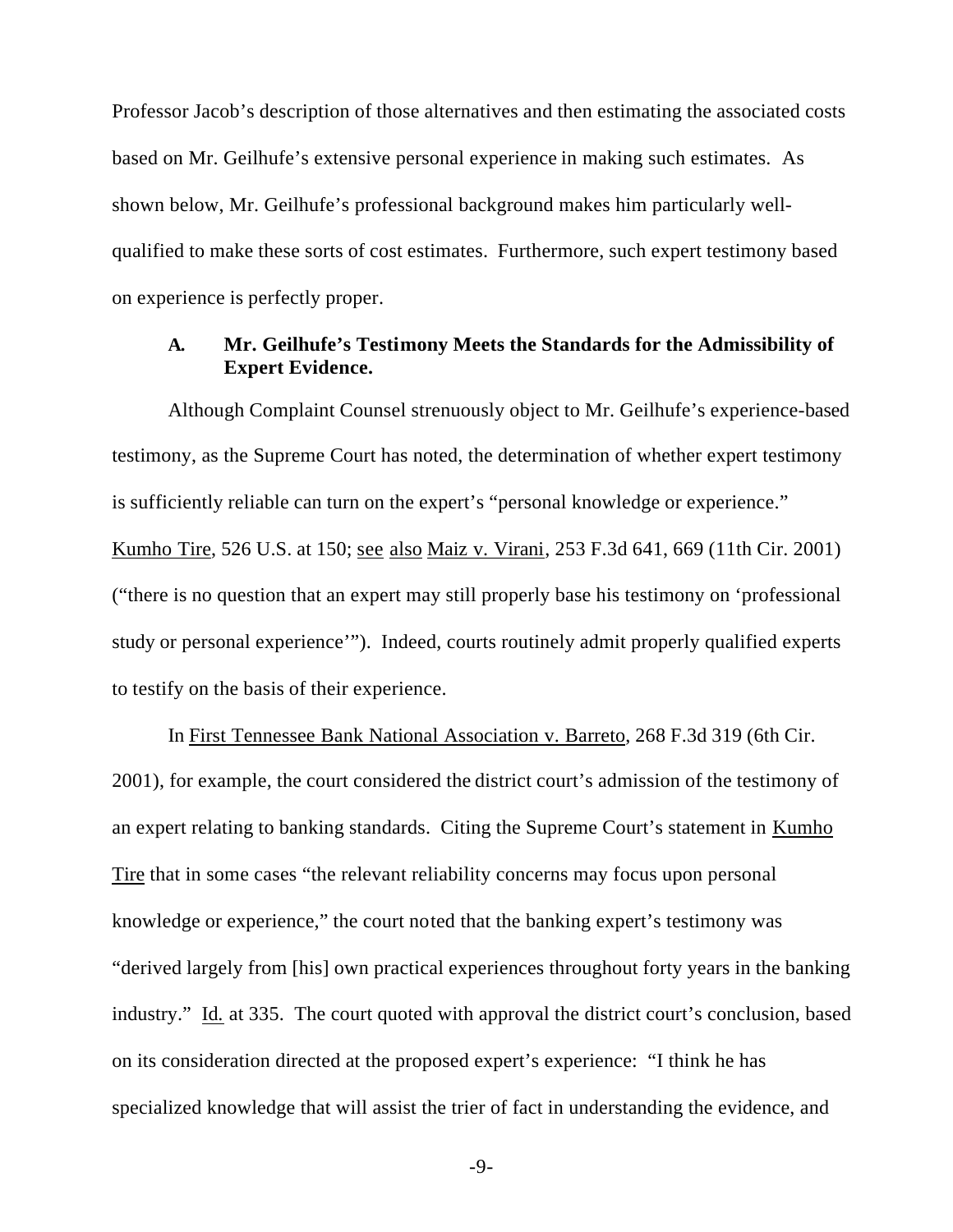any weaknesses in his background will go to the weight to be accorded to his opinion." Id. at 333.

Indeed, courts allow experience-based expert testimony regarding costs so long as the expert witness's experience indicates that the testimony is reliable. Thus, in United States v. Mendoza-Paz, 286 F.3d 1104, 1112-13 (9th Cir. 2002), the court upheld the admission of the testimony of an expert in the valuation of illegal narcotics despite defendant's argument, similar to Complaint Counsel's here, that the testimony "was not subject to empirical testing, could not be reviewed for error rates, and the estimates it contained had not been accepted in any expert community." The court noted that the reliability inquiry was a flexible one and that the factors cited by defendant "are not applicable to this kind of testimony, whose reliability depends heavily on the knowledge and experience of the expert." Id. at 1112 (quoting United States v. Hankey, 203 F.3d 1160, 1169 (2000)). The court found that the district court reasonably concluded from the valuation expert's eleven years of experience regarding the value of illegal narcotics that "the expert was qualified to give testimony regarding the value of the seized marijuana." Id. at 1113; see also United States v. Conn, 297 F.3d 548, 556 (7th Cir. 2002) (it was not error to admit testimony of expert "asked to appraise, on the basis of his past experience and training, the value of the firearms found in [defendant's] residence").

In fact, Professor Jacob's proffered testimony is itself experience-based, though based on substantially less relevant experience than Mr. Geilhufe's. While Professor Jacob describes numerous alternative technologies, he has not designed or tested them. Professor Jacob's opinion that these alternatives are feasible thus ultimately comes down to his

-10-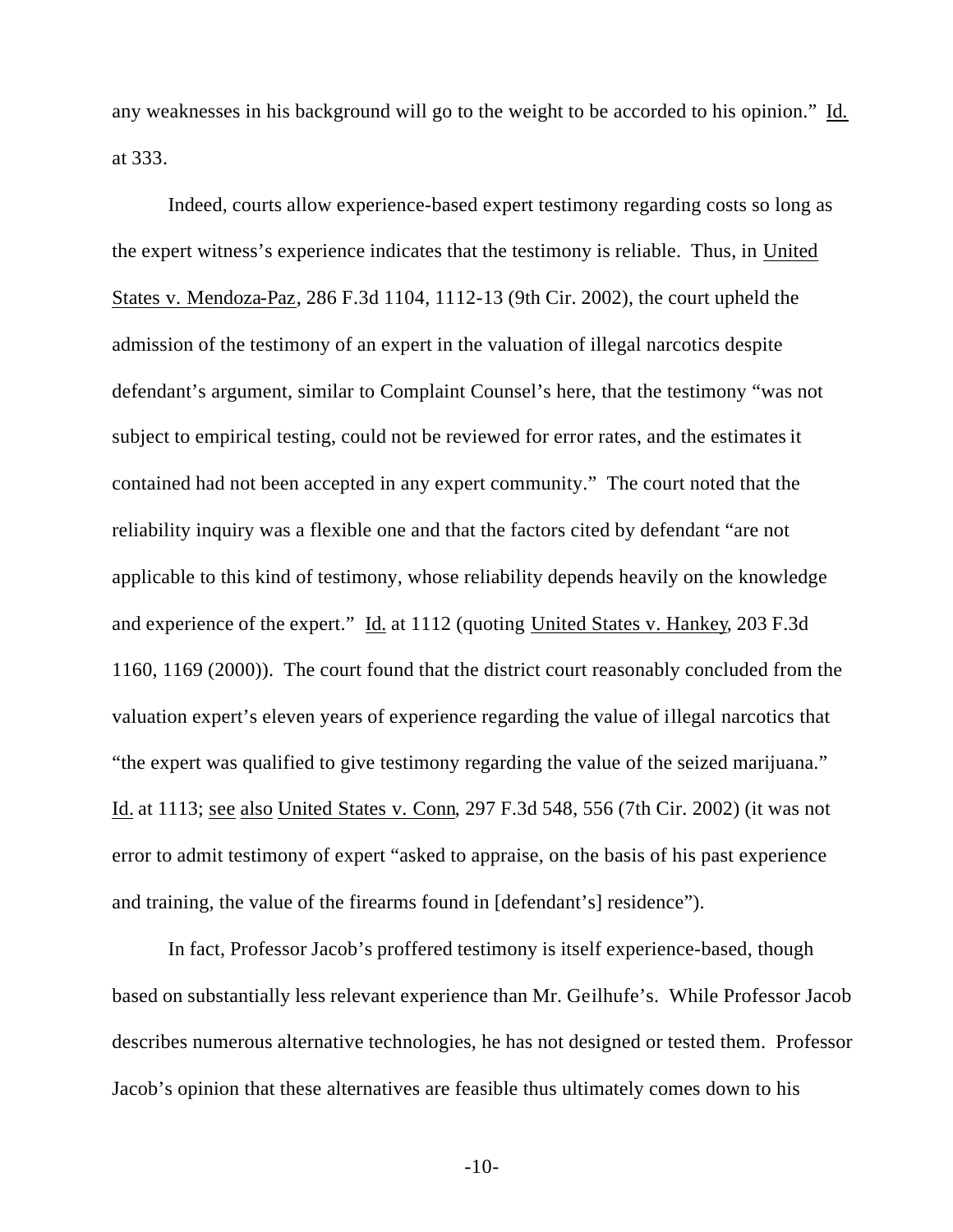(strenuously disputed) testimony, based on nothing more than his experience, that the alternatives are just "basic engineering" or "real obvious stuff." Jacob Depo. at 120:1-6 **[Tab 1]**. Complaint Counsel apparently believe that Professor Jacob's testimony is admissible, though it is unclear what experience Professor Jacob relies on to support his conclusion that DRAMs including his proposed alternatives are feasible: Professor Jacob has never designed a DRAM, and had not been involved in the design of any computer chips for actual fabrication prior to 2002. Jacob Depo. at 37:4 – 39:4 **[Tab 1]**. As shown below, Mr. Geilhufe's cost estimates are, on the other hand, firmly rooted in his 35 years of experience in the semiconductor industry.

#### **B. Mr. Geilhufe Is Particularly Well-Qualified to Make the Sort of Cost Estimates at Issue Here.**

As an Intel engineer, Mr. Geilhufe was personally involved in DRAM design in the 1970s, beginning with the very first DRAM which Mr. Geilhufe designed. Deposition of Michael Geilhufe ("Geilhufe Depo.") at 31:4-15, 149:12-14 **[Tab 2];** Geilhufe Report at 1 (attached as Tab 1 to Geilhufe Memo.). In the 1980s, Mr. Geilhufe became the general manager of Intel's components contracting business and, in that capacity, managed chip manufacturing operations with United States, Korean, and Japanese semiconductor companies, including DRAM manufacturing at Samsung. Geilhufe Depo. at 31:16 – 32:22; 95:11 – 96:13 **[Tab 2]**. In the 1990s, Mr. Geilhufe cofounded and worked in various capacities at Information Storage Devices, Inc. ("ISD"), and was intimately involved in manufacturing and cost issues relating to the memory chips designed by ISD. Id. at 12:1-8 **[Tab 2]**; Geilhufe Report at 21-22. The chips designed by ISD used the same fabrication processes as DRAMs and Mr. Geilhufe kept current with DRAM technology

-11-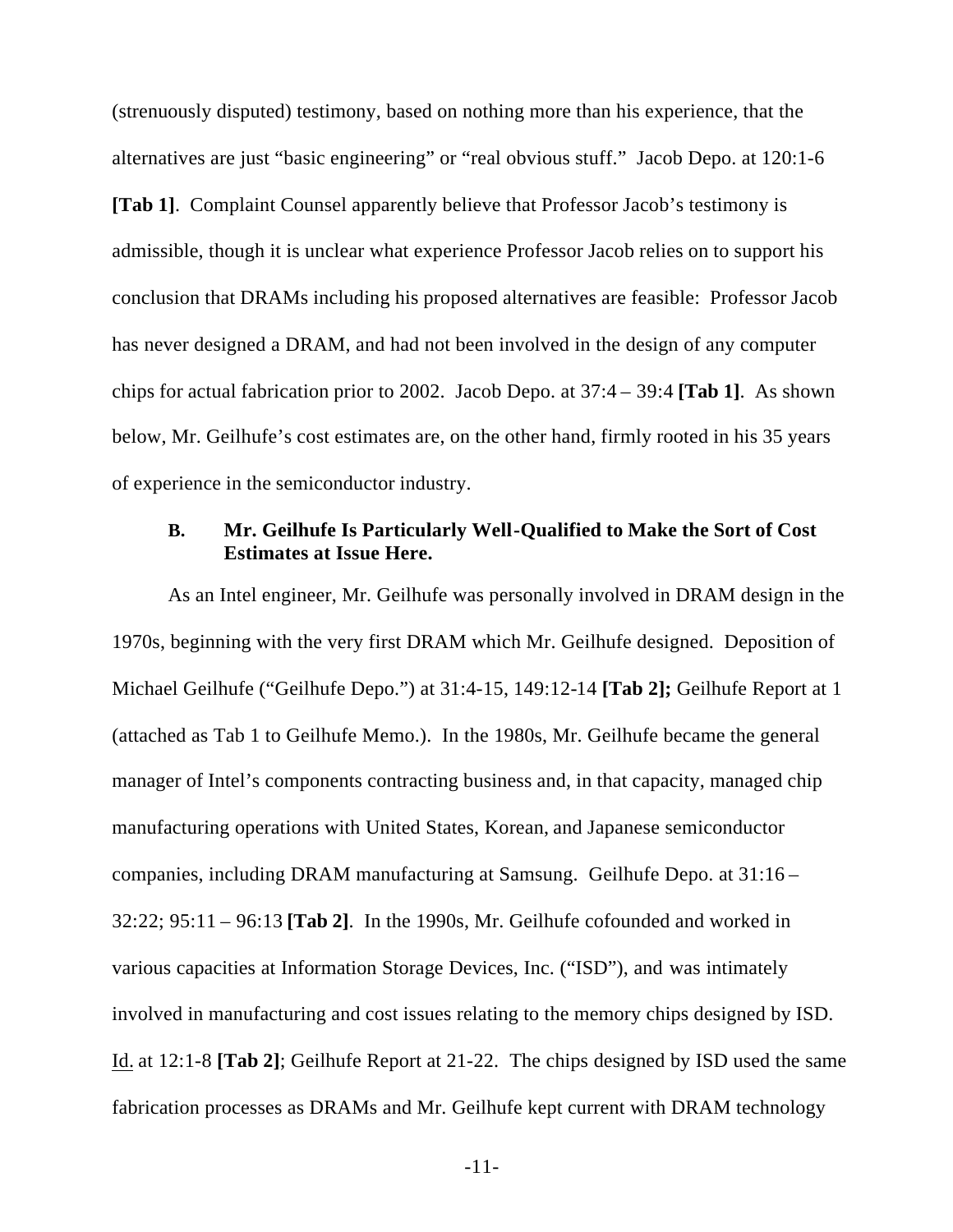and manufacturing during this period. Geilhufe Depo. at 97:8 – 98:15 **[Tab 2]**.

 During the 1980s and 1990s, Mr. Geilhufe was routinely involved in making just the sort of cost estimates as in his report in this matter. During that period, Mr. Geilhufe was "responsible for the design of maybe 45-50 commercially successful products." Id. at 80:2-4 **[Tab 2]**. Mr. Geilhufe testified that "it is an absolute requirement for a designer or design manager in the Intel environment," such as himself, "to make detailed cost estimates for each product that he or she designs." Id. at 234:13-16 **[Tab 2]**. Those cost estimates included the very items that entered into Mr. Geilhufe's cost analysis for this case, such as manpower for design work, die size, process complexity, likely yields, testing, and qualification. Id. at 234:16 – 235:5 **[Tab 2]**. Mr. Geilhufe's continued making such estimates during the 1990s at ISD. Id. at 235:13-15 **[Tab 2]**. The companies for which Mr. Geilhufe worked relied on these cost estimates to make real-world business decisions involving millions of dollars in expenditures.

Complaint Counsel attack Mr. Geilhufe's qualifications, concentrating on a purported lack of recent DRAM experience. Geilhufe Memo. at 2-3, 10. But, while repeatedly citing to Mr. Geilhufe's lack of hands-on DRAM manufacturing experience in the 1990s, Complaint Counsel fail to offer any argument whatsoever as to why this might be relevant to Mr. Geilhufe's DRAM manufacturing cost estimates. In unchallenged testimony, Mr. Geilhufe testified that while he might not have been directly involved in DRAM manufacturing during that period, he was involved in the manufacture of other types of memory chips "using DRAM factories and [he] was familiar with the equipment and processes that were in place." Id. at 103:10-12 **[Tab 2]**; see, e.g., Maiz v. Virani, 253

-12-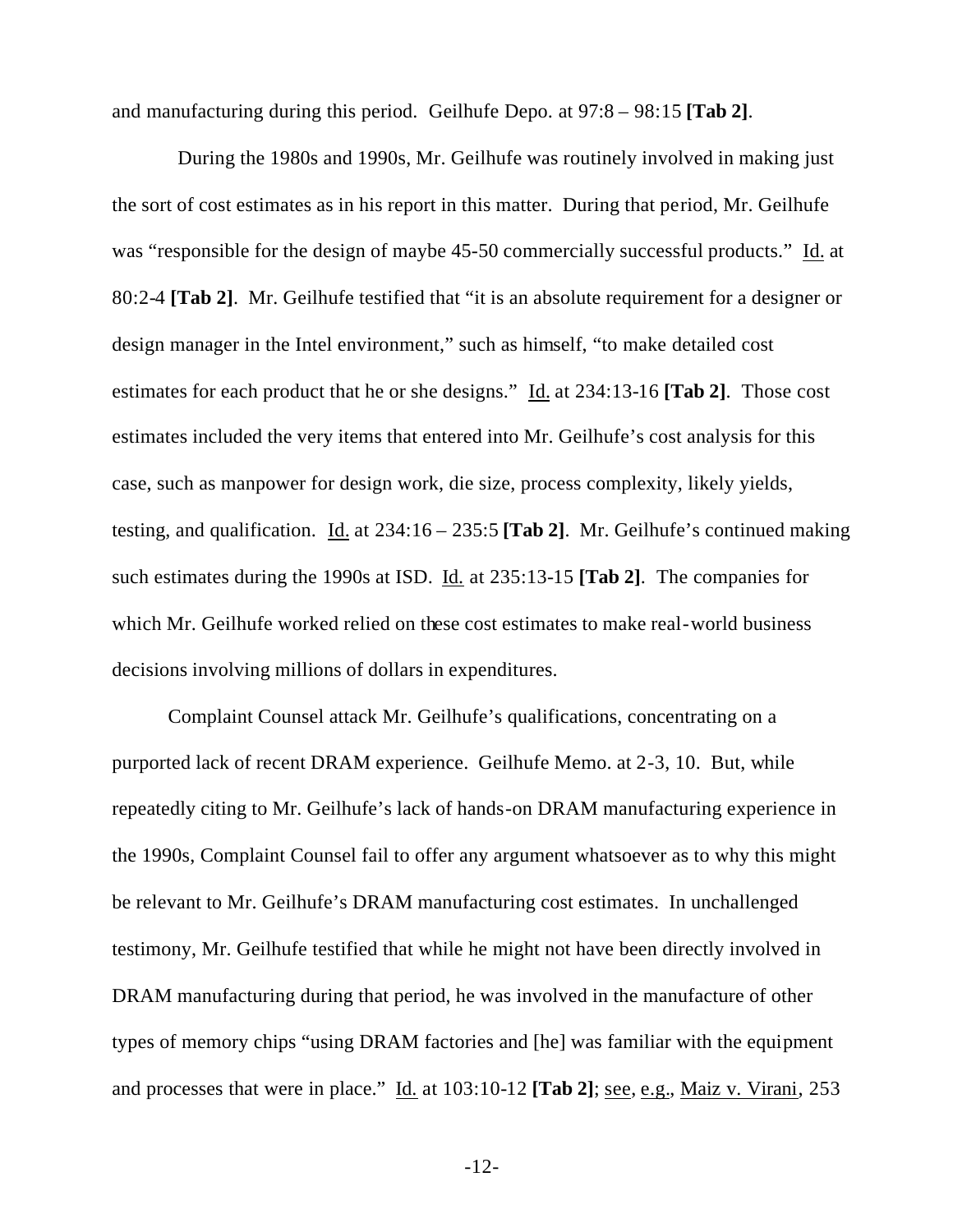F.3d 641, 668 (11th Cir. 2001) (expert with experience in immigration practices elsewhere in Mexico could testify as an expert in case involving the practices of immigration in Monterrey where "[d]efendants do not establish sufficient reason to believe that Monterrey officials handle these matters differently than their counterparts elsewhere in the country . . . . Defendant's objections plainly go to the weight and sufficiency of [the expert's] opinions rather than to their admissibility.").

In a 35 year career in the semiconductor industry, Mr. Geilhufe has acquired extensive experience in connection with the precise task that he has been called upon to perform in this matter, namely estimating the cost of manufacturing computer chips. As Mr. Geilhufe testified, his success in his career was in part based on the precision of his estimates: "For someone who has a career in this industry, if you project the cost and you achieve it, you're viewed as a capable individual or a capable manager and you get to have expanded responsibility." Id. at 236:11-14 **[Tab 2]**. Mr. Geilhufe also testified that his cost projections at ISD in the 1990s were "quite close" to what the actual costs turned out to be and confirmed the reliability of his estimates. Id. at 236:24 – 237:2 **[Tab 2]**. Complaint Counsel have not disputed this testimony of Mr. Geilhufe's. It follows that Mr. Geilhufe is eminently qualified to perform the cost estimates that he has proffered in this matter.

### **C. Mr. Geilhufe's Cost Estimates Are Necessarily Based on Professor Jacob's Cursory Description of Proposed Alternatives.**

Complaint Counsel criticizes Mr. Geilhufe for not doing a "detailed design" of the proposed alternatives before offering his cost estimates. Geilhufe Memo. at 14. But it was not up to Mr. Geilhufe to design the various alternative technologies that Professor Jacob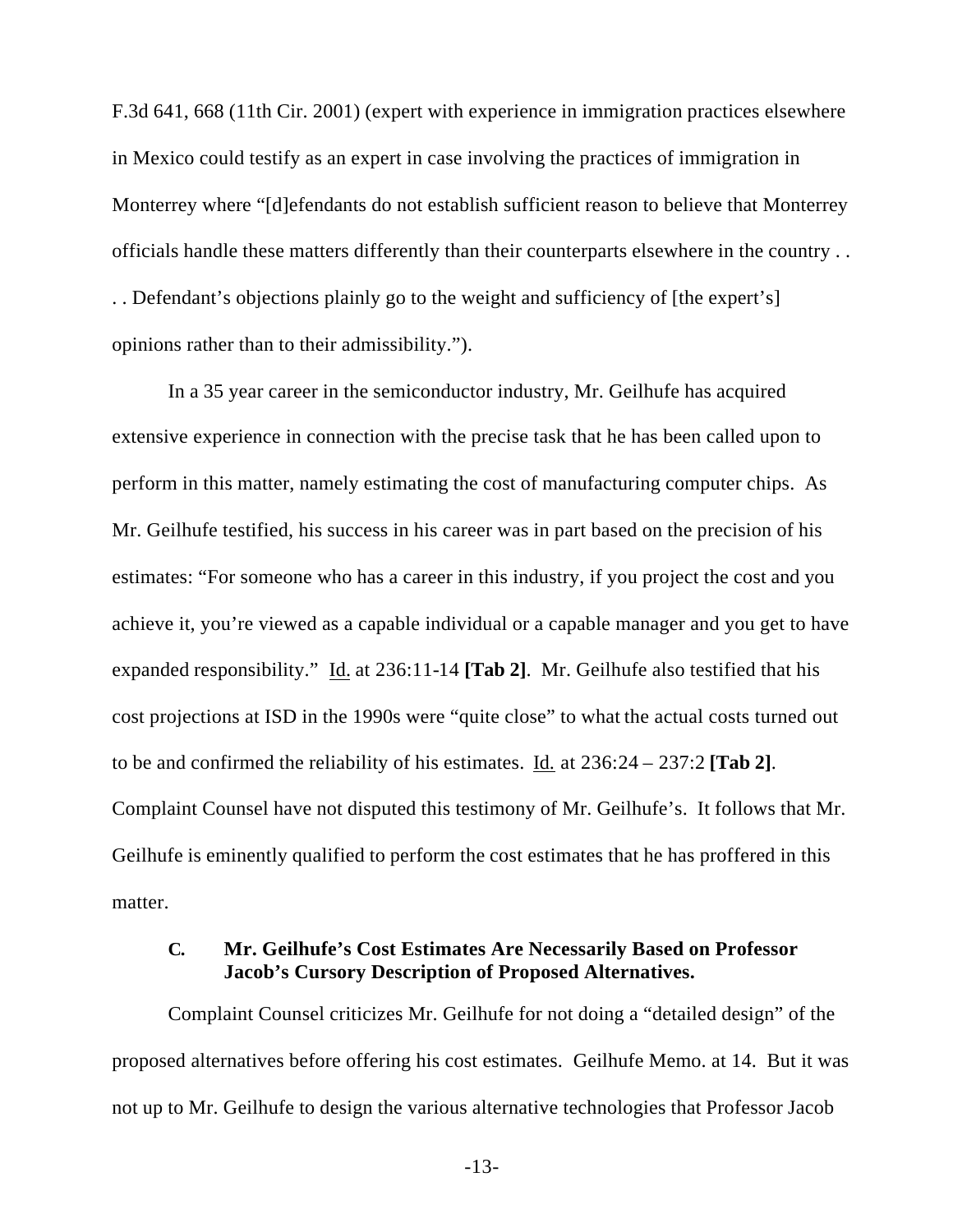has described in only a cursory way. Mr. Geilhufe made his best estimate of the cost of the alternatives based on the limited information regarding the alternatives provided by Professor Jacob.

It may be that Professor Jacob's proffered testimony regarding the feasibility of alternative technologies that he has not designed or tested in any way is itself too speculative to be admissible. Indeed, in the products liability context, courts generally exclude testimony regarding "alternative technologies" where, as in this case, an expert testifies to their feasibility but has not actually designed or manufactured the device. See, e.g., Bourelle v. Crown Equipment Corp., 220 F.3d 532, 537 (7th Cir. 2000) (upholding the exclusion of expert testimony as to alternative design where expert had failed to prepare a detailed design, perform an economic feasibility study, or perform any testing of the design); Jaurequi v. Carter Manufacturing Co., 173 F.3d 1076, 1084 (8th Cir. 1999) (upholding the exclusion of expert testimony regarding alternative technology as "unabashed speculation" where expert "has not even attempted to construct or even draw the suggested device, much less test its utility as a safety device or its compatibility with [existing technology]"). However, if Professor Jacob's testimony regarding alternative technologies is admitted, Complaint Counsel should not be heard to complain that Mr. Geilhufe's cost estimates are based on insufficient facts or an inadequate design.

Complaint Counsel object that Mr. Geilhufe did not provide them with information that would allow them to verify his conclusions. Geilhufe Memo. at 10. To the contrary, Mr. Geilhufe testified that his cost estimates could be verified by making chips containing the alternative technologies to determine the costs empirically, Geilhufe Depo. at 236:7-11

-14-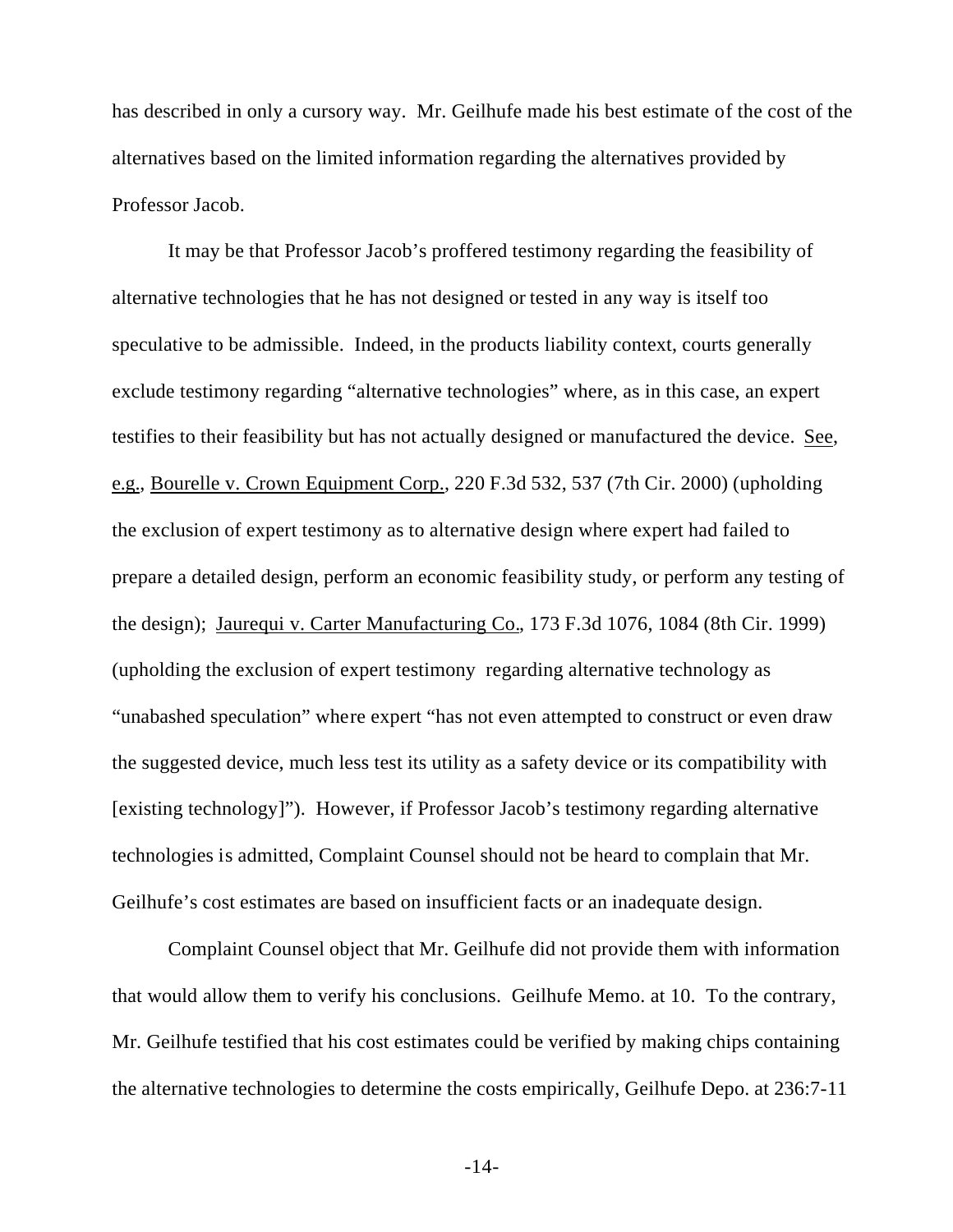**[Tab 2]**, something Professor Jacob chose not to do.

 At his deposition, Mr. Geilhufe was prepared to explain his analysis of how the various alternative technologies presented by Professor Jacob would contribute to increased costs. For example, one of the alternatives to programmable CAS latency proposed by Professor Jacob involved blowing fuses on the DRAM chip to set the CAS latency. Although Professor Jacob did not specify the sort of fuses that he had in mind, Mr. Geilhufe explained that certain types of fuse technology would require an extra step in the manufacturing process that would be prohibitively expensive. Geilhufe Depo. at 123:14 – 127:14 **[Tab 2]**. Having identified the sort of fuse technology that might be used to implement Professor Jacob's alternative, Mr. Geilhufe explained that blowing such a fuse would increase costs in part due to the increased testing time required "to blow a fuse and to verify that the fuse is open and remains open." Id. at 131:2-10 **[Tab 2]**. To estimate the amount of additional time this would take during the testing process, Mr. Geilhufe relied on his lengthy experience in the semiconductor industry involving the testing of similar parts. Id. at 131:15-22 **[Tab 2]**. Of course, if Professor Jacob had constructed a part that programmed CAS latency by blowing fuses, the time required to test the part could have been determined precisely. Since such a part has not been built, however, it is left to someone with Mr. Geilhufe expertise to estimate the time and costs that would be involved. $3$ 

l

 $3$  Indeed, Mr. Geilhufe's estimates are precisely the sort of analysis JEDEC members would have engaged in if faced with the choice of paying a royalty for Rambus's patents or pursuing an alternative technology since parts implementing the alternative technology would not yet have existed. As Rambus's economic experts have testified, if such an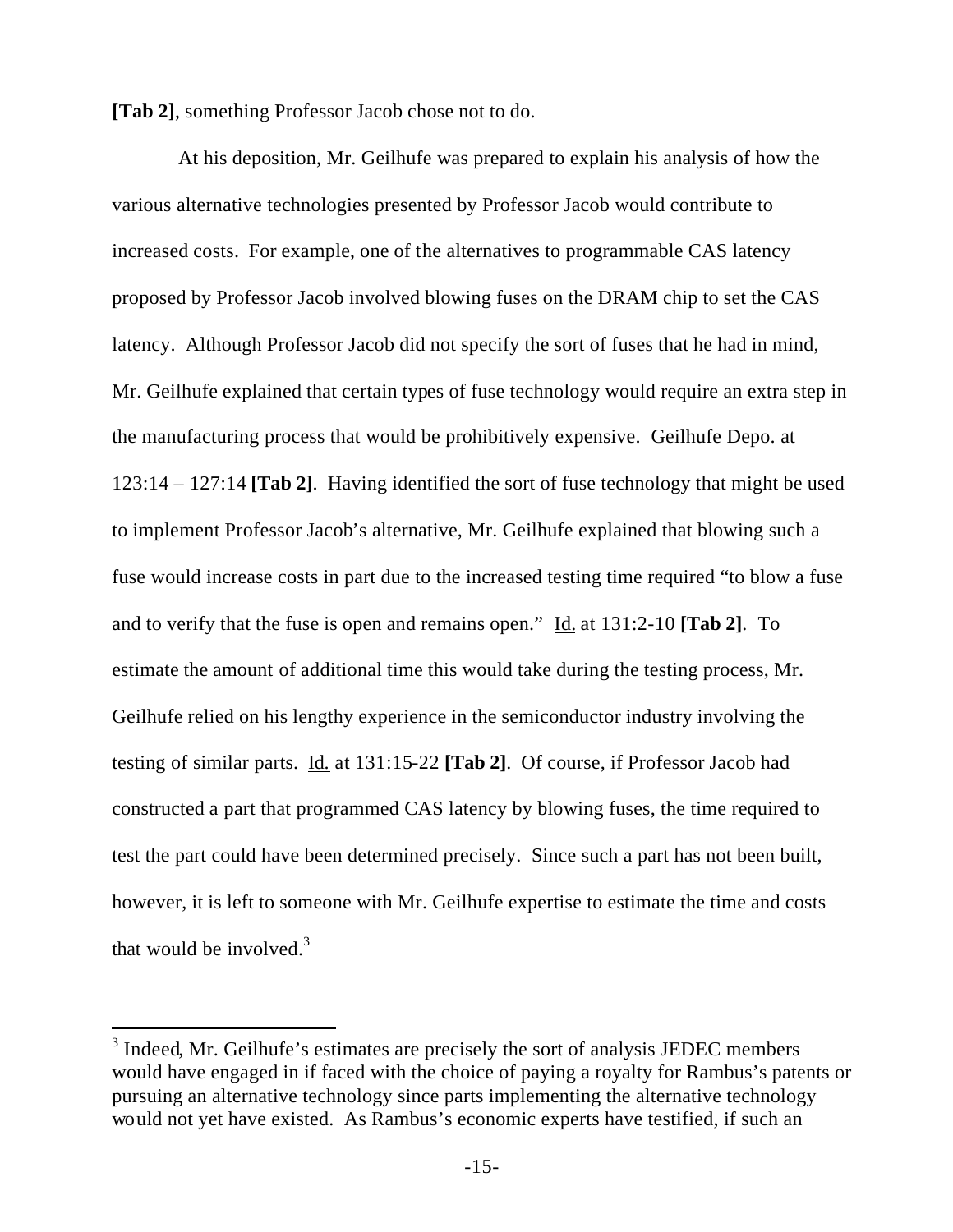As Mr. Geilhufe testified, Professor Jacob's superficial descriptions of alternative technologies is not an adequate starting point for a serious comparison of alternatives. See Geilhufe Depo. at 232:25 – 233:7 ("The analysis of the alternatives is totally inadequate for a -- let's say if my design manager came to me in my general manager role with these alternatives and said decide one, I would say go take another five engineers and go to work and do a better job and find serious alternatives analyzing carefully and give me the pros and cons of each one.") **[Tab 2]**. However, from that inadequate starting point, Mr. Geilhufe used the same process that "a general manager of my experience would use in analyzing the cost of a product." Geilhufe Depo. at 77:3-6; see also id. at 243:8-15 (Mr. Geilhufe used the same methodology to estimate costs at ISD as he did in this case) **[Tab 2]**. Moreover, for the "limited alternative analysis and the limited elements included," Mr. Geilhufe testified that his cost estimates have the same level of accuracy as the highly accurate cost projections Mr. Geilhufe made during his career. Geilhufe Depo. at 243:1-7 **[Tab 2]**. This is just the sort of evidence that establishes the reliability of expert testimony. See Kumho Tire, 526 U.S. at 151 ("In certain cases, it will be appropriate for the trial judge to ask, for example, how often an engineering expert's experience-based methodology has produced erroneous results, or whether such a method is generally accepted in the relevant engineering community.").

There is no basis on which to exclude Mr. Geilhufe's testimony; Complaint Counsel's motion in limine to do so should be denied.

l

analysis showed that the Rambus royalty was less than the increased cost associated with an alternative, a rational actor would have simply licensed Rambus's patents.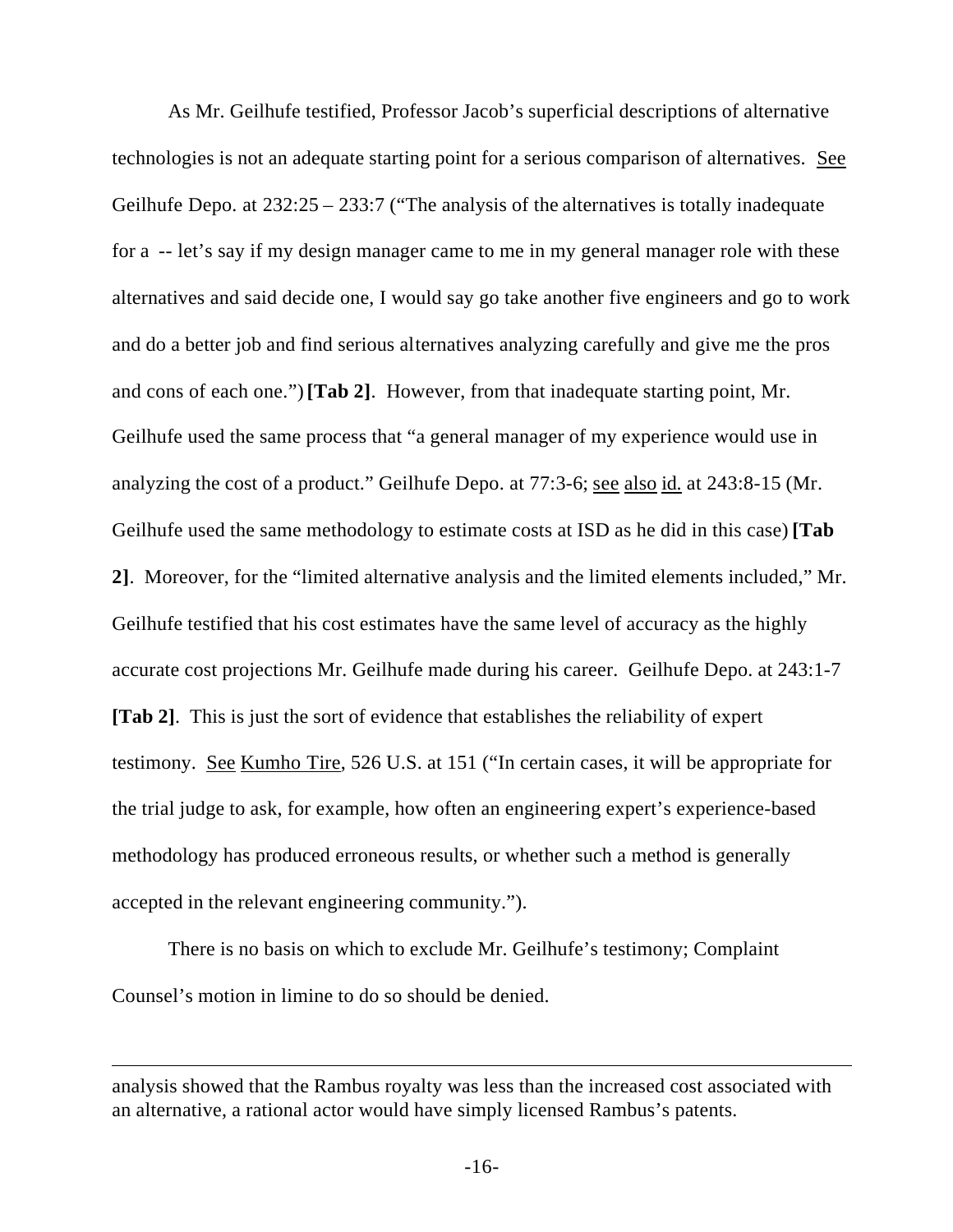### **III. Dr. Soderman's Testimony as to Patent Infringement Is Reliable and Admissible.**

Dr. Soderman is expected to testify that, in his opinion, products containing certain of the alternatives proposed by Professor Jacob would infringe certain Rambus patents. Complaint Counsel do not dispute that Dr. Soderman is a person of skill in the art to which the patents at issue are addressed. Rather, Complaint Counsel argue that Dr. Soderman's testimony is unreliable because (1) Dr. Soderman's did not do a full infringement analysis and (2) Dr. Soderman should have done a prior art search to determine whether the patents are valid.

As Complaint Counsel note, the first step in an infringement analysis is the interpretation of the terms used in the patent claim, and it is precisely from the vantage point of a person of skill in the art, like Dr. Soderman, however, that those terms are to be interpreted. Memorandum in Support of Complaint Counsel's Motion In Limine Regarding the Testimony of Donald Soderman and Martin Fliesler ("Soderman Memo.") at 6. Dr. Soderman's opinion as to the meaning of the terms in the patents at issue and how they relate to Professor Jacob's alternatives is, therefore, highly probative. While Complaint Counsel complain that Dr. Soderman did not perform a full infringement analysis, the responsibility for any shortcoming can be laid at Professor Jacob's feet. As Complaint Counsel acknowledge, an infringement analysis involves comparing a claim to an accused device "to determine whether each element of the claim is present in the accused device." Id. Here, there are no devices to which the patent claims can be compared, but only Dr. Jacob's summary description of alternative technologies with no explanation of how the alternatives are to be implemented in actual products.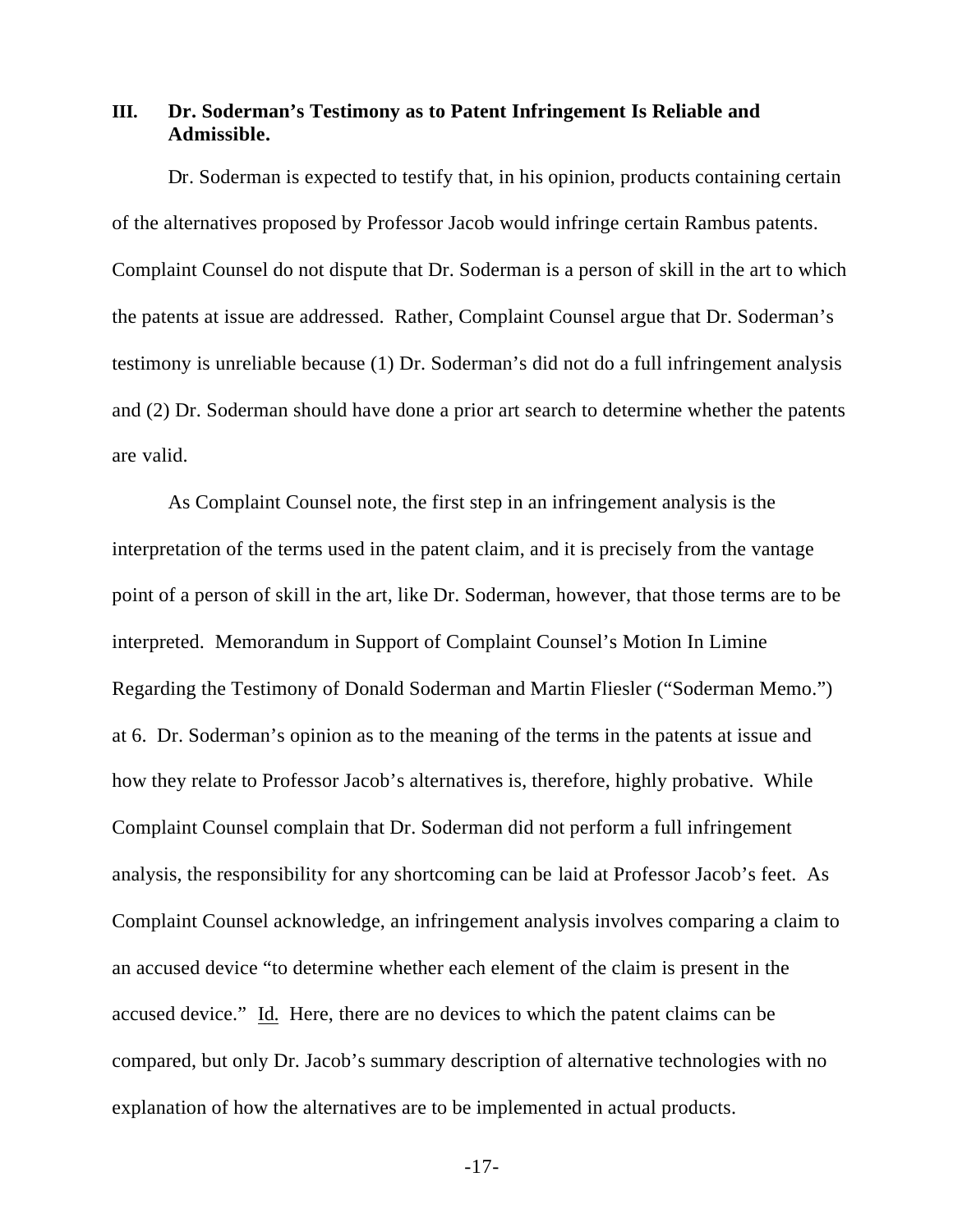Complaint Counsel's insistence that Dr. Soderman should have performed a validity analysis of the patents at issue to support his infringement opinion is groundless. Patents that have been issued by the United States Patent and Trademark Office (USPTO) are presumed valid; if Complaint Counsel wish to challenge the validity of a patent, they must establish invalidity by clear and convincing evidence. 35 U.S.C. § 282.

### **A. As a Person of Ordinary Skill, Dr. Soderman's Infringement Opinion Is Reliable.**

In attacking Dr. Soderman's infringement opinion, Complaint Counsel make three arguments: (1) In construing claim terms, Dr. Soderman failed to consult dictionaries, treatises, prior art, the patent's prosecution history, or materials from Rambus's patent litigations, Soderman Memo. at 8; (2) Dr. Soderman failed to compare claims to accused devices, id. at 6, 8; and (3) Dr. Soderman admitted that he was not qualified to render an infringement opinion, id. at 8-9. All of Complaint Counsel's arguments are groundless.

## **1. Dr. Soderman was not required to consult dictionaries, treatises, prior art, the patent's prosecution history, or materials from Rambus's patent litigations in order to render an infringement opinion.**

Dr. Soderman testified that in forming his infringement opinions he reviewed the patent claims and the specification, but did not see study the prosecution histories of the patents and did not see the need to consult dictionaries, treatises or other materials. See, e.g., Deposition of Donald Soderman ("Soderman Depo.") at 271:24 – 273:2 (discussing analysis of U.S. Patent No. 6,101,152) **[Tab 3]**. This procedure was entirely appropriate.

As the Federal Circuit has made clear, "[i]n construing claims the analytical focus must begin and remain centered on the language of the claims themselves." Texas Digital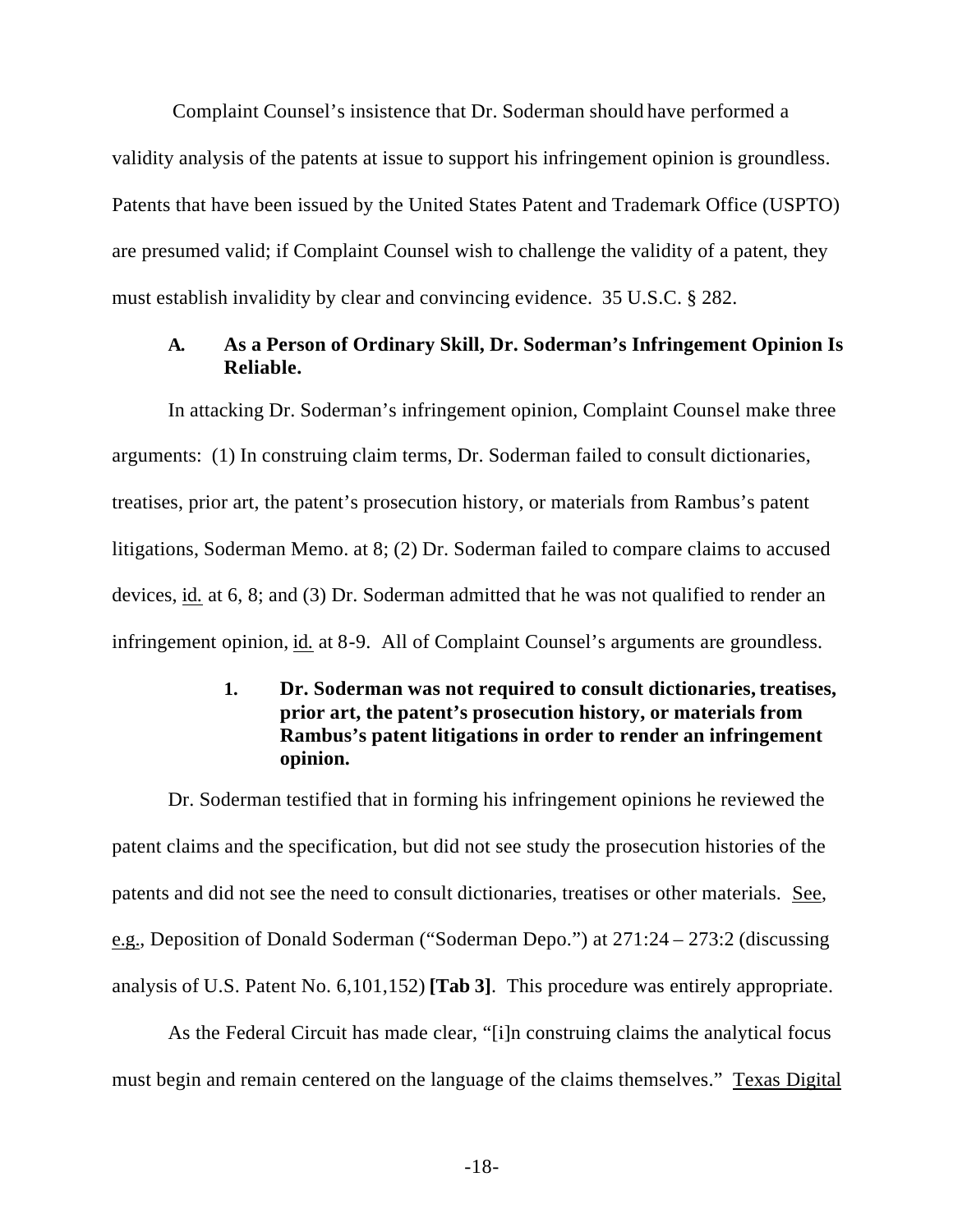Systems, Inc. v. Telegenix, Inc., 308 F.3d 1193, 1201 (Fed. Cir. 2002) (internal quotation marks and citation omitted). Moreover, "[t]he terms used in the claims bear a 'heavy presumption' that they mean what they say and have the ordinary meaning that would be attributed to those words by persons skilled in the relevant art. . . . [U]nless compelled otherwise, a court will give a claim term the full range of its ordinary meaning as understood by persons skilled in the relevant art."  $\underline{Id}$  at 1202. Thus, the key inquiry in interpreting claim terms is to determine what a person of skill in the art, like Dr. Soderman, understands the terms to mean. Dr. Soderman is quite capable of testifying as to what he understands terms to mean without consulting dictionaries, treatises or other outside sources. While courts will often consult dictionaries and treatises in construing claims, they do so in order to determine the "ordinary and customary meanings" of those terms to a person of skill in the art like Dr. Soderman. Id.

After reviewing the claims themselves, the next step in the claim construction process is to "review the specification to determine whether the inventor has used any terms in a manner inconsistent with their ordinary meaning." Vitronics Corp. v. Conceptronic, Inc., 90 F.3d 1576, 1581 (Fed. Cir. 1996). As noted above, Dr. Soderman testified that he did review the specifications of the patents that he analyzed. Contrary to Complaint Counsel's assertion, however, there is no requirement, to review t he prosecution history – i.e. the record of proceedings regarding the patent in the USPTO – in construing claim terms. As the Vitronics court made clear, after reviewing the claims and the specification of a patent, "the court *may* also consider the prosecution history of the patent, *if in evidence*." Id. (emphasis added). There is no requirement that a court review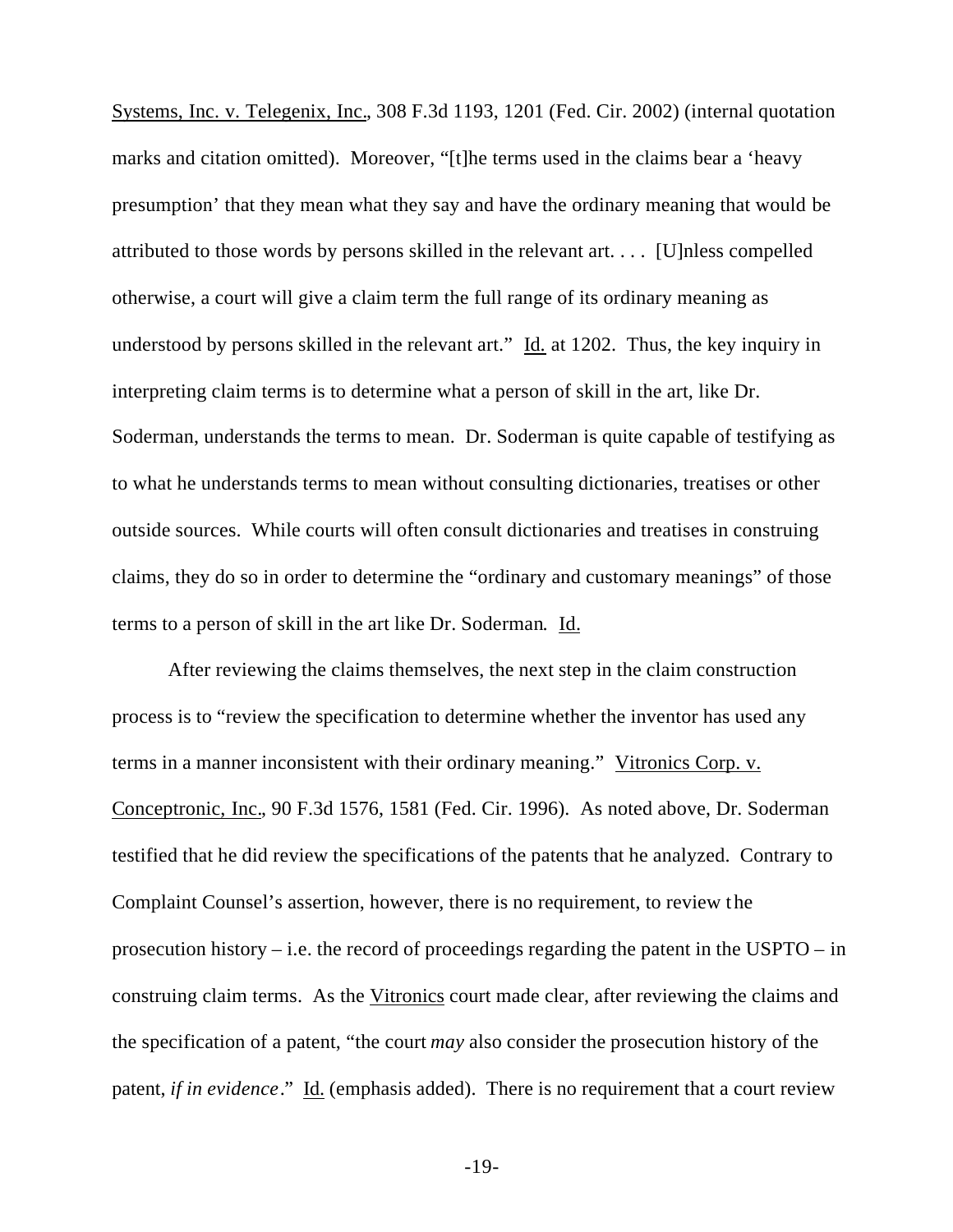a patent's prosecution history when construing claims and certainly no requirement that Dr. Soderman do so. Of course, if Complaint Counsel believe that there is something in the prosecution history to contradict Dr. Soderman's opinion, they are free to crossexamine him with it.

## **2. Dr. Soderman Could Not Be Expected to Compare Claims to Accused Devices Given that Professor Jacob Failed to Design any Devices.**

As discussed above, Professor Jacob's testimony regarding feasible alternatives may be inadmissible because he simply describes certain alternative features without actually designing a DRAM or indicating how those alternative features would be implemented in the DRAM. However, given the nature of Professor Jacob's report, it is hard to see how Dr. Soderman could do more than "to review the patent claims and to review the description of the alternative described in the report of [Professor Jacob]," Soderman Memo. at 8, and arrive at reasonable opinion about whether that feature, once incorporated in an actual device, would or would not infringe the claim.

### **3. Dr. Soderman Appropriately Testified as an Engineer, Not as a Legal Expert.**

As quoted in Complaint Counsel's motion, when asked about certain legal issues relating to claim interpretation, Dr. Soderman stated that he was not a lawyer and that he would defer such questions to a legal expert. Soderman Memo. at 8-9. Complaint Counsel seize on this testimony as evidence that Dr. Soderman "believed himself unqualified" to offer an infringement opinion. Id. at 8. In fact, Dr. Soderman repeatedly explained that he was interpreting the claims "as an engineer." Soderman Depo. at 282:9-24; accord id. at 277:16-24 **[Tab 3]**. That is precisely what needs be done since the claims are to be

 $-20-$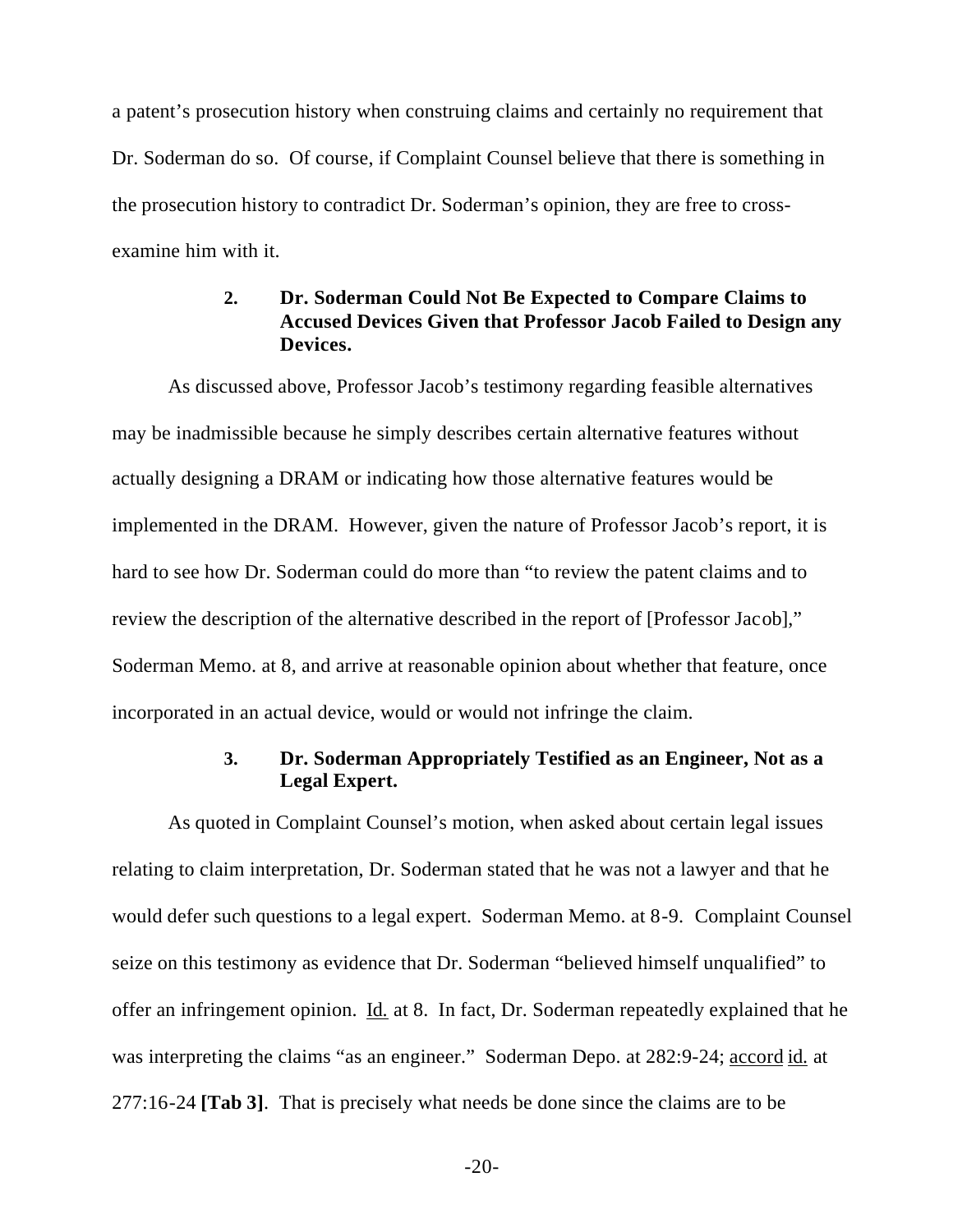interpreted from the vantage point of a person of skill in the art. Dr. Soderman's testimony that he would defer legal issues to a patent attorney is immaterial; his testimony that as an engineer he would understand the claim terms as broad enough to encompass certain of Professor Jacob's proposed alternatives is highly probative on the question of infringement, and Dr. Soderman's unchallenged competence as an engineer makes that testimony reliable.<sup>4</sup>

## **B. Rambus Is Entitled To Rely on the Presumption of Validity With Respect to its Issued Patents.**

Complaint Counsel next assert that Dr. Soderman should have performed an analysis of the validity of the patents that he cites in order to support his infringement analysis. Every patent, however, "shall be presumed valid. . . . The burden of establishing invalidity of a patent or any claim thereof shall rest on the party asserting such invalidity." 35 U.S.C. § 282. Rebutting the presumption of validity requires clear and convincing evidence. See Apple Computer, Inc. v. Articulate Systems, Inc., 234 F.3d 14, 25 (Fed. Cir. 2000). Since Complaint Counsel have presented no evidence of the invalidity of Rambus's patents, much less clear and convincing evidence, Rambus is entitled to the benefit of the presumption without introducing any evidence in support of validity. See Orthokinetics, Inc. v. Safety Travel Chairs, Inc., 806 F.2d 1565, 1570-71 (Fed. Cir. 1986) ("Under the

l

<sup>&</sup>lt;sup>4</sup> Complaint Counsel also quote out of context some of Dr. Soderman's testimony to suggest that he was unable to answer which claims of the '152 patent would be infringed by one of Professor Jacob's proposed alternatives. In fact, Dr. Soderman testified that it was his opinion that claim 1 of the '152 patent would be infringed. Soderman Depo. at 278:8-12 **[Tab 3]**. Dr. Soderman testified that he would be able to tell what other claims might be infringed if he were given an opportunity to review them and refresh his recollection. Id. at 274:8 – 276:12 **[Tab 3]**.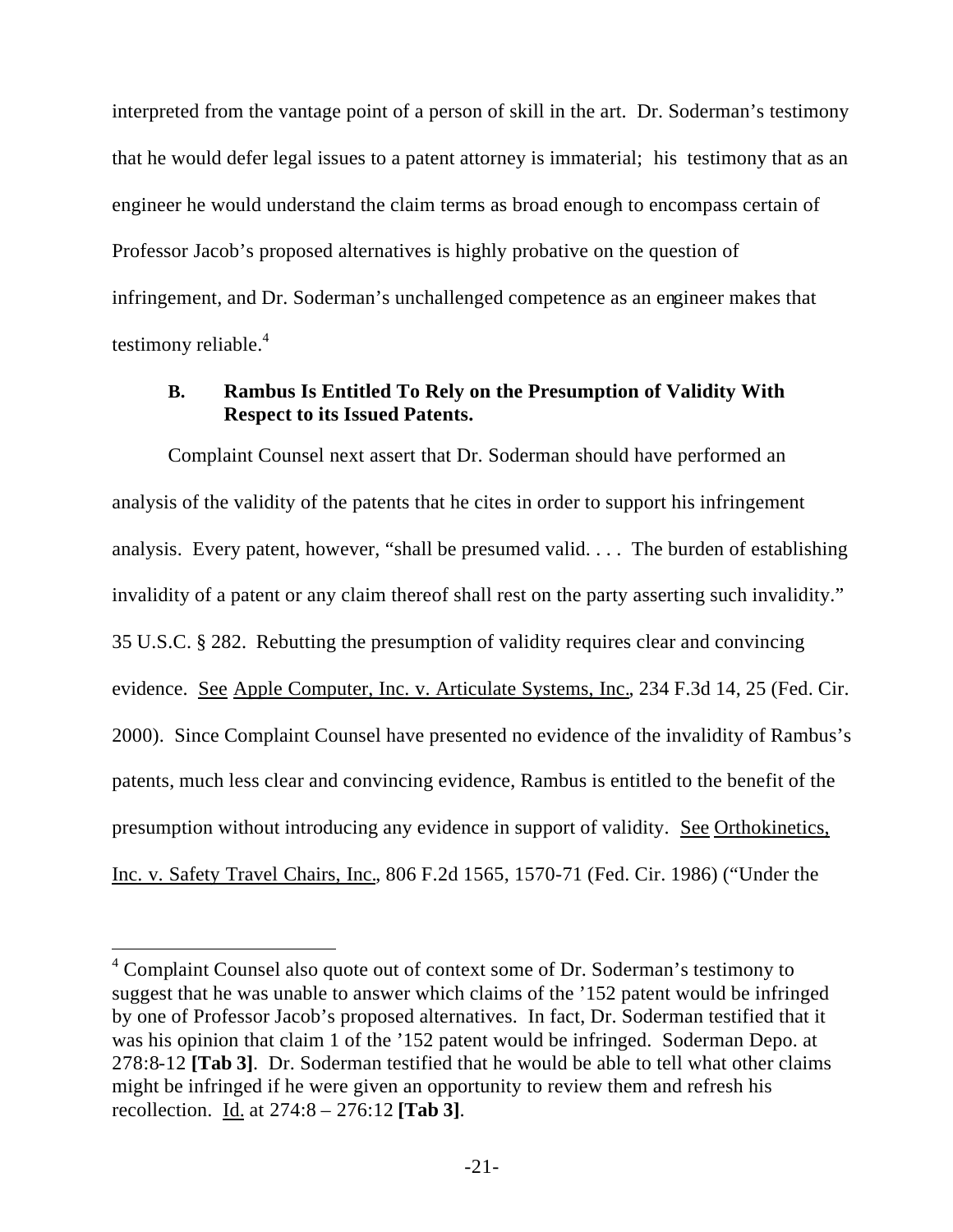law set by Congress, a jury or a court may reach a conclusion that a patent remains valid *solely* on the failure of the patent challenger's evidence to convincingly establish the contrary. A patent being presumed valid at birth, § 282, a patentee need submit *no* evidence in support of a conclusion of validity by a court or a jury.")

In a footnote, Complaint Counsel argue, citing no relevant authority, that the usual presumption of patent validity should not apply because: "This is an antitrust case, not a patent infringement case . . . and Rambus raises its patent arguments as a defense to allegations of anticompetitive conduct. Assuming that defense is appropriate, Rambus carries the burden of establishing it . . . ." Soderman Memo. at 4, n.1. There are several responses to this.

First, the statutory presumption is clear: "A patent shall be presumed valid." There is no exception for defenses raised in antitrust cases.

Second, the statutory presumption is based in part on deference to the patent examiner who allowed the patent's claims. See A1-Site Corp. v. VSI International Inc., 174 F.3d 1308, 1323 (Fed. Cir. 1999) ("The presumption of validity under 35 U.S.C. § 282 carries with it a presumption that the Examiner did his duty and knew what claims he was allowing."). Complaint Counsel have offered no rationale that would undercut this basis for the presumption in antitrust cases.

Third, even if the burden of establishing infringement of its patents as a defense to antitrust allegations were on Rambus, that could not possibly vitiate the statutory presumption. After all, the burden of establishing infringement is on the patentee in a patent infringement suit also; nevertheless, the patentee is entitled to the presumption.

-22-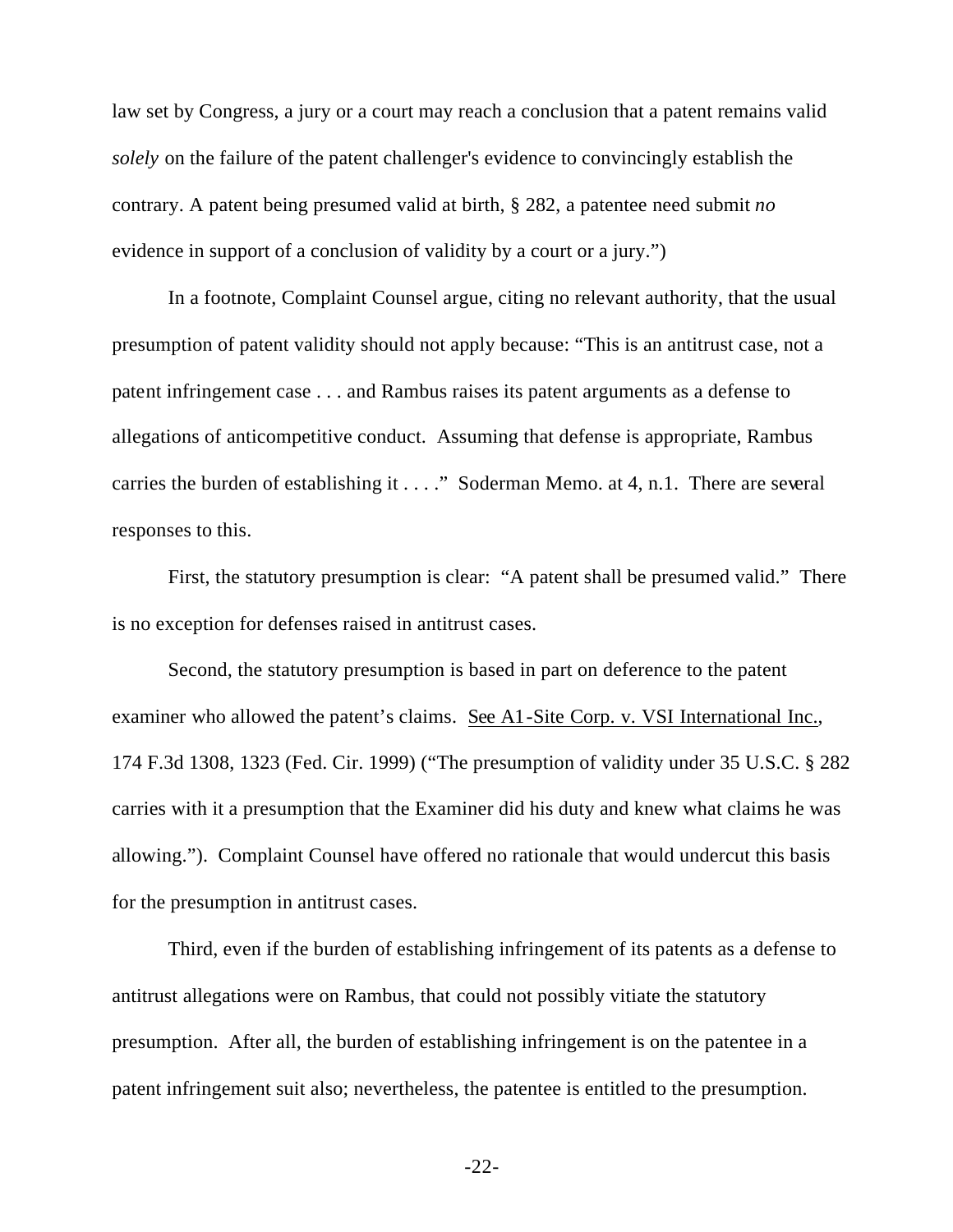Fourth, and perhaps most importantly, the burden is not on Rambus here.

Complaint Counsel have alleged as part of their case-in-chief that viable alternative technologies exist to Rambus's patented technologies. Of course, if Rambus's patents also covered those technologies, they would not be alternatives at all. Showing that there is no patent coverage over its proposed alternatives is, therefore, properly part of Complaint Counsel's burden in this case.

 In the same footnote, Complaint Counsel cite Fromson v. Advance Offset Plate, Inc., 755 F.2d 1549, 1555 (Fed. Cir. 1985) for the proposition that "the presumption of validity under 35 U.S.C. § 282 is a procedural device, not substantive law." Soderman Memo. at 4, n. 1. It is unclear what relevance this has to Complaint Counsel's argument – whether procedural or substantive, the presumption of validity clearly applies here. As the Fromson court itself stated: "Patents are born valid and remain so until proven otherwise." 755 F.2d at 1555, n.1.

### **C. Dr. Soderman's Testimony Regarding Patent Infringement is Highly Probative and Would Not Be Unduly Time-Consuming.**

Finally, Complaint Counsel argue that any "minimal" probative value of Dr. Soderman's infringement testimony would be outweighed by the time-consuming nature of four "mini-trials" on the patents raised by Dr. Soderman. Soderman Memo. at 12-13. To the contrary, as discussed above, Dr. Soderman's testimony is highly probative since it shows that many of the so-called "alternative" technologies proposed by Professor Jacob are not alternatives at all. Remarkably, Complaint Counsel assert that "because no standard currently incorporates the proposed alternatives, [Dr. Soderman's] comparison of the claims to the alternatives was necessarily hypothetical and speculative." Soderman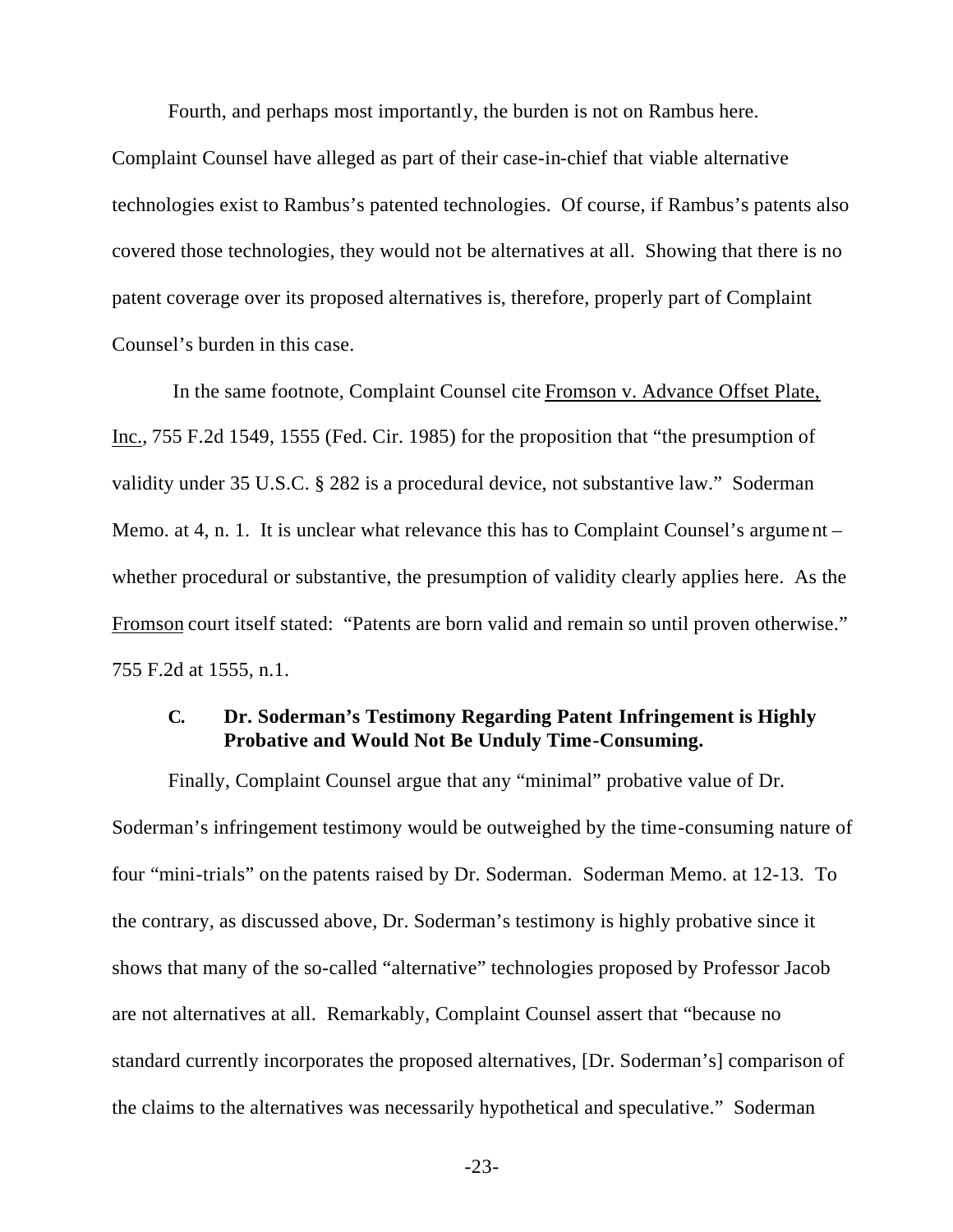Memo. at 12. If it is true that no infringement analysis is possible because of the uncertain nature of the proposed alternatives, however, then it is Professor Jacob's alternatives that are "hypothetical and speculative" and Professor Jacob's testimony must necessarily be excluded also.

If Professor Jacob's testimony on alternatives is admitted, there is no rationale for excluding Dr. Soderman's testimony that some of those alternatives would be covered by Rambus patents. Moreover, this evidence would not be as time-consuming as Complaint Counsel fear. Evidence regarding infringement would consist of Dr. Soderman's testimony and, presumably, Professor Jacob's attempts to rebut that testimony as he did in his rebuttal expert report. Validity would not be an issue since Rambus has the benefit of the presumption and none of Complaint Counsel's rebuttal expert reports raise any evidence, much less clear and convincing evidence, to rebut it. It certainly cannot be said that the probative value of this evidence is "*substantially outweighed* by . . . considerations of undue delay." 16 C.F.R. § 3.43(b) (emphasis added); *see also United States v. Terzado-Madruga*, 897 F.2d 1099, 1117 (11th Cir. 1990) (stating that exclusion under Federal Rule of Evidence 403, which has the same language as § 3.43(b), "is an extraordinary remedy which should be used only sparingly since it permits the trial court to exclude concededly probative evidence").

### **IV. Mr. Fliesler's Testimony Regarding Patent Infringement Is Reliable and Admissible.**

Mr. Fliesler is expected to testify in part that Rambus's U.S. Patent No. 6,470,405 would be infringed by products built to JEDEC's DDR SDRAM standard. This testimony is important because the '405 patent is outside the family that Complaint Counsel allege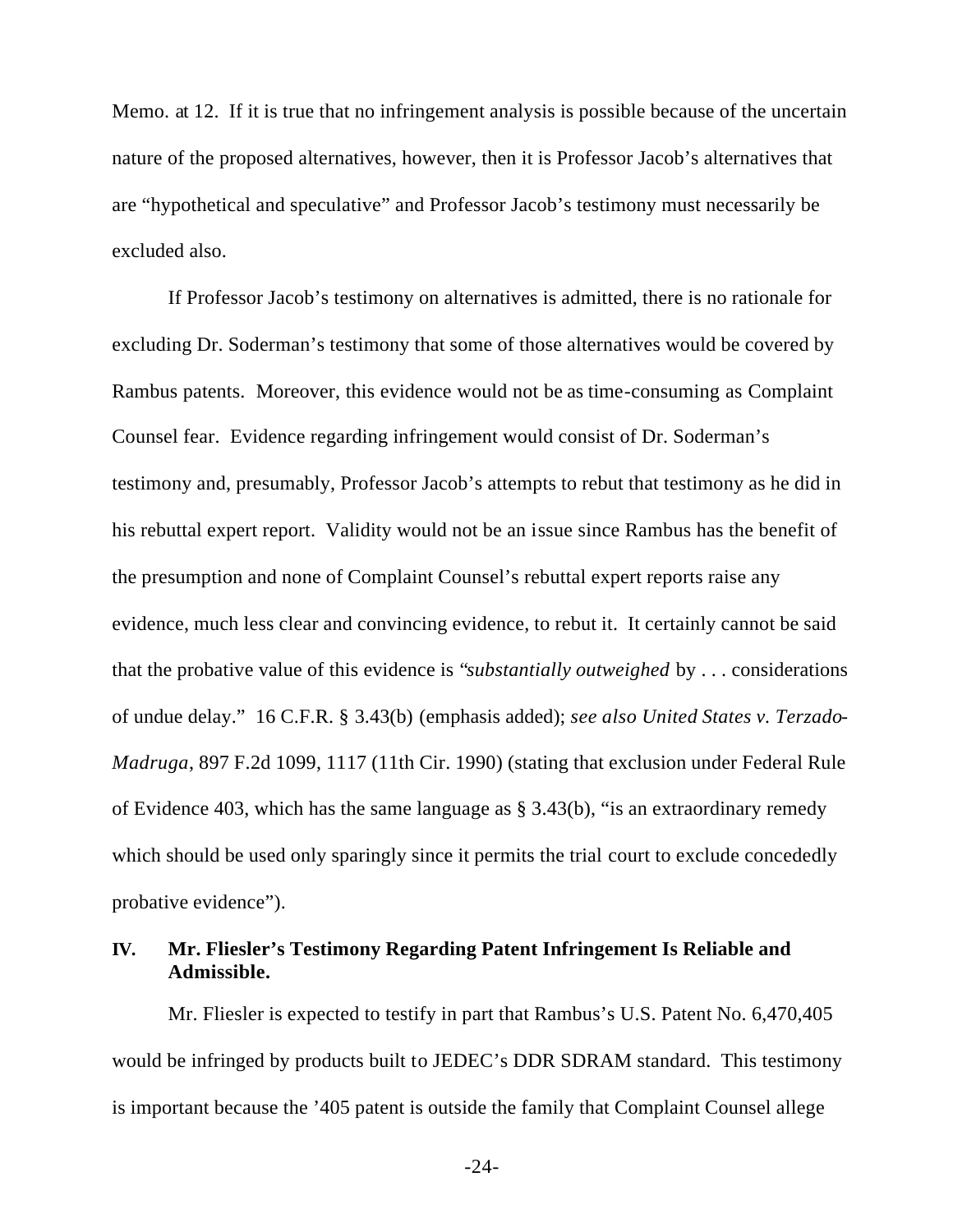should have been disclosed by Rambus. Thus, if Rambus has additional patents, concededly not subject to any disclosure duty, that would be infringed by DDR SDRAMs, any market power that Rambus may have would exist regardless of whether or not Rambus violated the JEDEC disclosure duty. Complaint Counsel do not deny that the testimony is probative for just this reason and do not assert that Mr. Fliesler is unqualified, but instead attack the reliability of Mr. Fliesler's testimony on grounds similar to the those discussed above with respect to Dr. Soderman.

Although, unlike Dr. Soderman, Mr. Fliesler is not a person of ordinary skill in the art to which the patent pertains, Mr. Fliesler has been prosecuting patents and working with the inventors of patents relating to DRAMs and other sorts of semiconductors over the last 25 years. Deposition of Martin Fliesler ("Fliesler Depo.") at 193:5 – 198:17 **[Tab 4]**. This extensive personal experience gives Mr. Fliesler insight into what persons of skill in the art mean by various terms and allows Mr. Fliesler to testify reliably as to infringement of the '405 patent.

In a gross misreading of Mr. Fliesler's testimony, Complaint Counsel accuse him of circular reasoning, namely of simply assuming that DDR SDRAMs contained elements corresponding to the limitations of claim 1 of the '405 patent. Soderman Memo. at 7. Mr. Fliesler's analysis compared claim 1 of the '405 patent to the JEDEC standards for DDR SDRAM. As Mr. Fliesler recognizes, only products, not standards can infringe patent claims. Thus, Mr. Fliesler assumed that a device had actually been built that contained the relevant features described in the standards. Fliesler Depo. at 187:19 – 188:23 **[Tab 4]**. Mr. Fliesler then concluded that such a device would infringe the claim.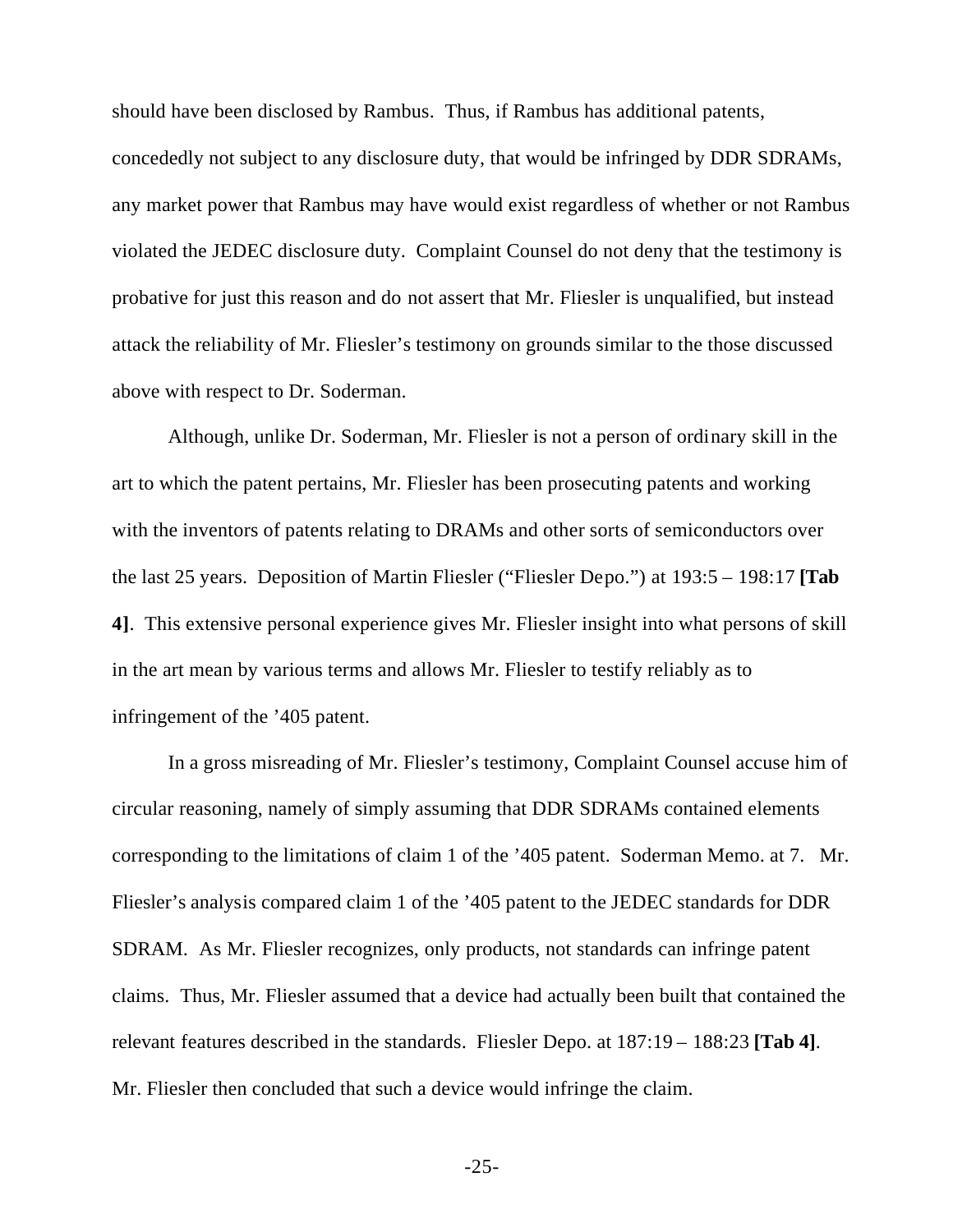Complaint Counsel also object to Mr. Fliesler's testimony on the ground that he failed to perform a validity analysis in connection with the '405 patent. However, for the reasons set forth above, no such analysis is necessary. Rambus is entitled to a presumption of the patent's validity, and Complaint Counsel have produced nothing to challenge that presumption. Mr. Fliesler's testimony regarding the '405 patent is probative and reliable, and should be admitted.

#### **CONCLUSION**

For the reasons set forth above, Rambus respectfully requests that Your Honor deny Complaint Counsel's motions in limine regarding the testimony of Michael Geilhufe, Donald Soderman, and Martin Fliesler.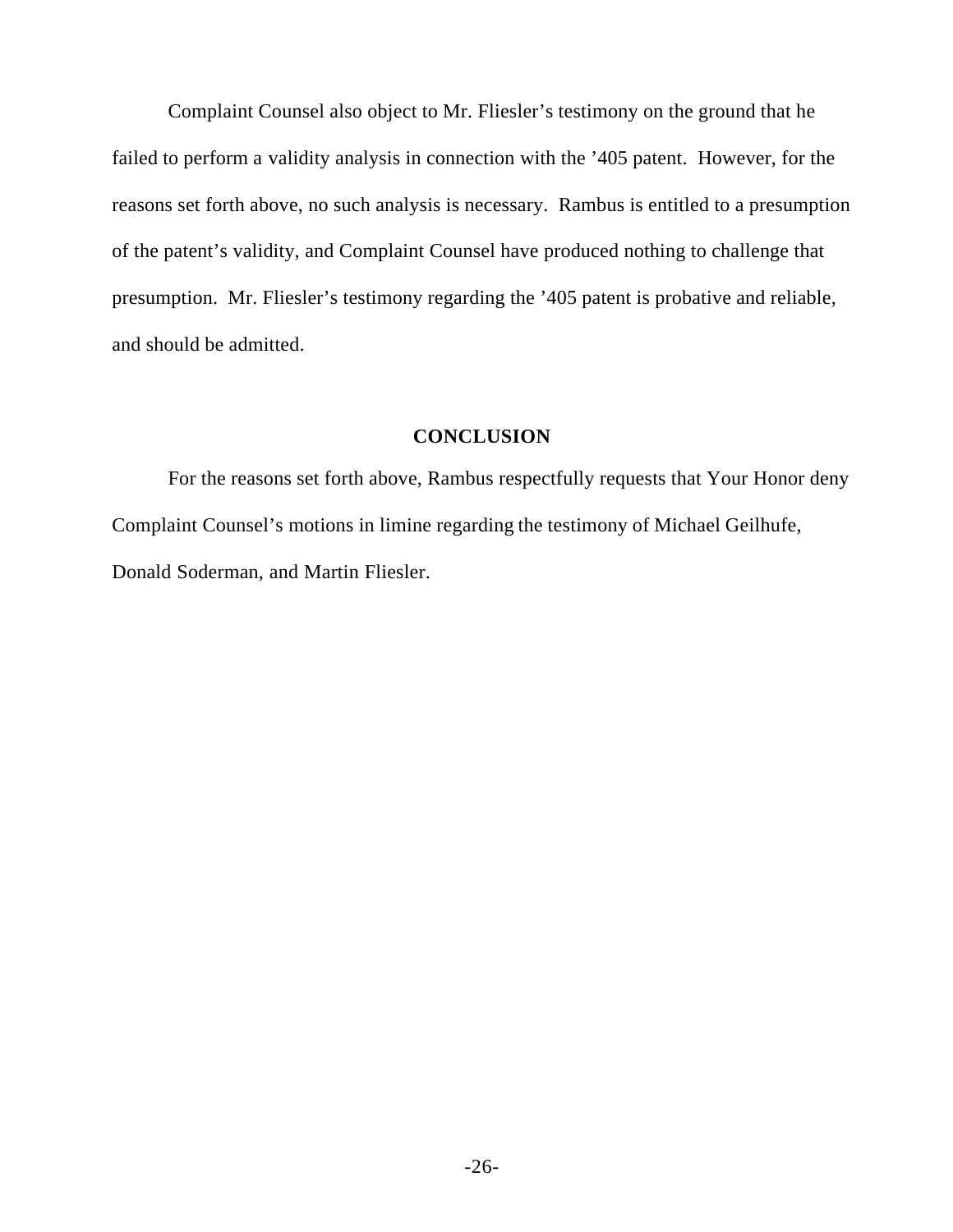$\overline{\phantom{a}}$ 

Gregory P. Stone Steven M. Perry Sean P. Gates Peter A. Detre MUNGER, TOLLES & OLSON LLP 355 South Grand Avenue, 35th Floor Los Angeles, California 90071 (213) 683-9100

A. Douglas Melamed IJay Palansky Kenneth A. Bamberger WILMER, CUTLER & PICKERING 2445 M Street, N.W. Washington, D.C. 20037 (202) 663-6000

Sean C. Cunningham John M. Guaragna Gray, Cary, Ware & Freidenrich LLP 401 "B" Street, Suite 2000 San Diego, California 92101 (619) 699-2700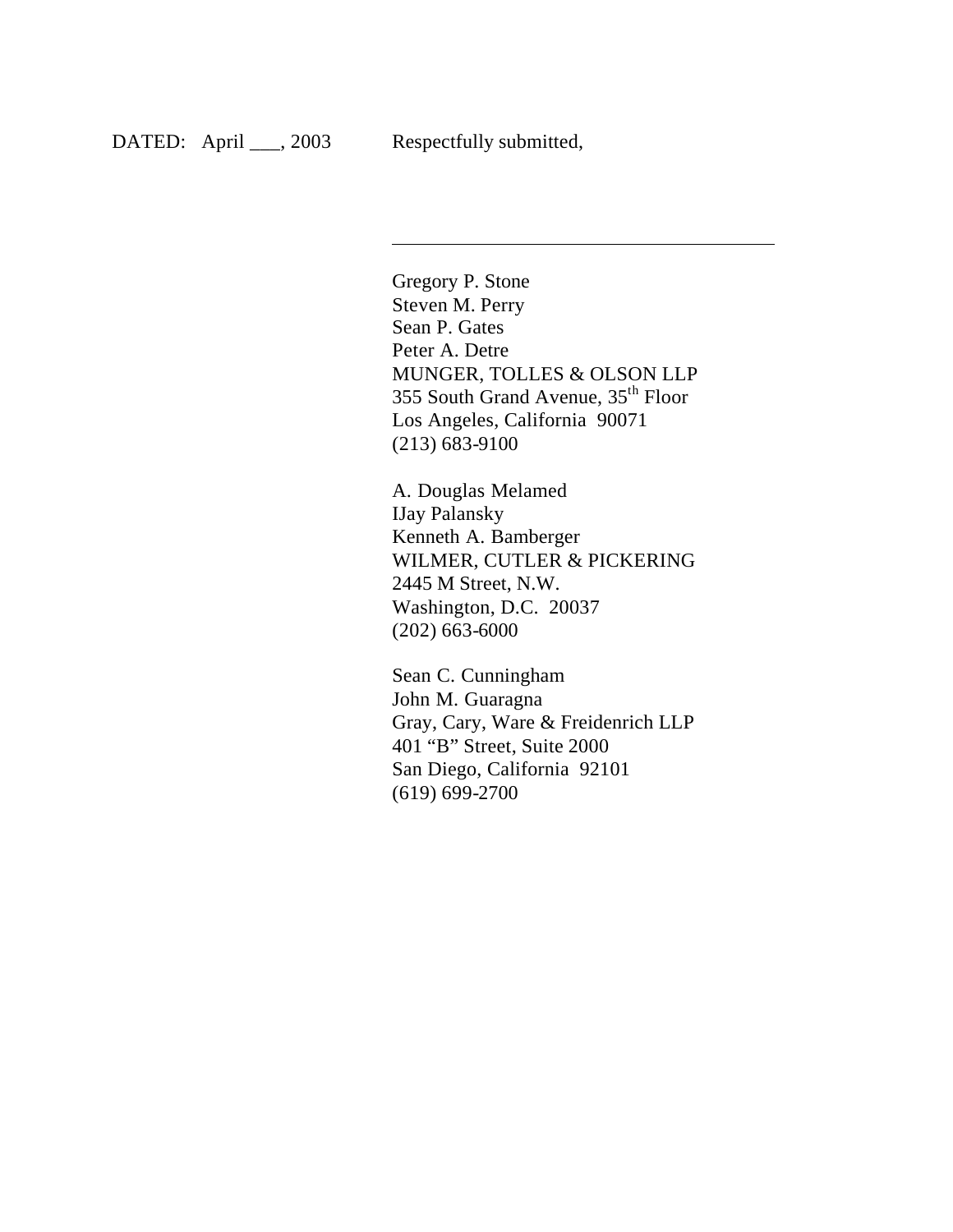#### UNITED STATES OF AMERICA BEFORE THE FEDERAL TRADE COMMISSION

)

)

In the Matter of  $\qquad \qquad$  )

RAMBUS INCORPORATED,  $($ a corporation.

) Docket No. 9302

#### **CERTIFICATE OF SERVICE**

I, Jacqueline M. Haberer, hereby certify that on April 11, 2003, I caused a true and correct copy of *Respondent Rambus Inc.'s Combined Opposition to Complaint Counsel's Motion In Limine Regarding the Testimony of Michael Geilhufe and Motion In Limine Regarding the Testimony of Donald Soderman and Martin Fliesler* to be served on the following persons by hand delivery:

Hon. Stephen J. McGuire M. Sean Royall, Esq. Federal Trade Commission Federal Trade Commission Room H-112 Room H-372 600 Pennsylvania Avenue, N.W. 600 Pennsylvania Avenue, N.W. Washington, D.C. 20580 Washington, D.C. 20580

Donald S. Clark, Secretary Malcolm L. Catt, Esq. Federal Trade Commission Attorney Room H-159 Federal Trade Commission 600 Pennsylvania Avenue, N.W. Room H-372

Richard B. Dagen, Esq. Assistant Director Bureau of Competition Federal Trade Commission Room H-372 600 Pennsylvania Avenue, N.W. Washington, D.C. 20580

Chief Administrative Law Judge Deputy Director, Bureau of Competition

Washington, D.C. 20580 600 Pennsylvania Avenue, N.W. Washington, D.C. 20580

Jacqueline M. Haberer